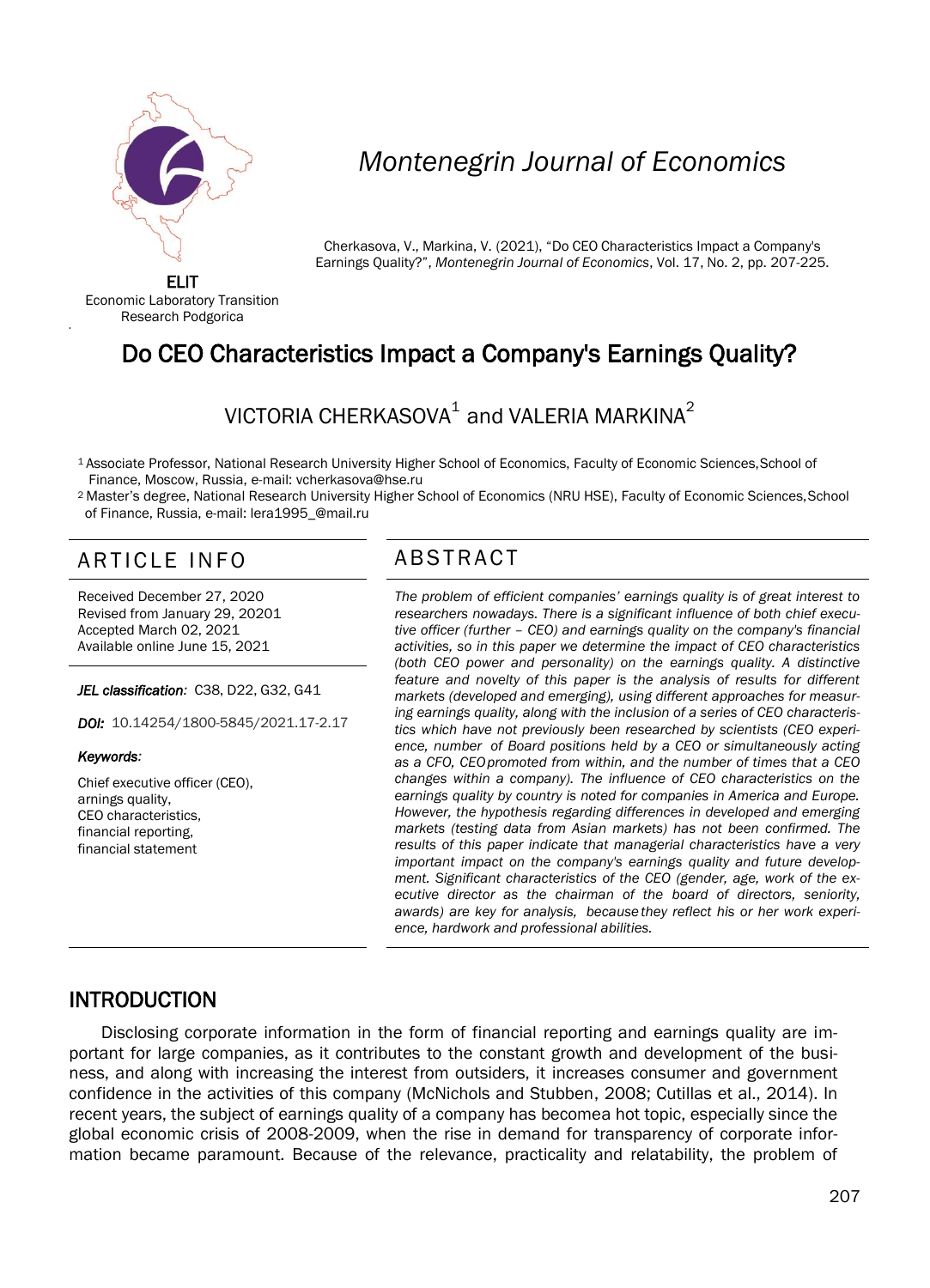proper and efficient companies' earnings quality is of great and potential interest to researchers. However, only a small number of scientific papers on the relationship between the earnings quality and certain personal characteristics of management and chief executive officer's (further – CEO) have ever been presented (Francis et al., 2008; Schrand and Zechman 2009).

The personal attributes of any chief executive officer play an important role for the company and can lead to investment opportunities, innovation, dividends, and also influence key decisions within the management structure, such as M&A deals (Svensson, 1981; Malmendier et al., 2015). The characteristics in this article we divide into 2 groups: CEO personal indicators and CEO power, which depend on the specific company in which the CEO works or worked. There are many different approaches to measuring the quality of financial statements. The first model of measuring earnings quality (accrual model) was developed by Jones (1991). Papers of Dechow et al., (2010) consist of many different approaches to financial reporting estimation. The popular models are earnings persistence models, timely loss recognition models (Basu, 1997), models of earnings smoothness (Collins et al., 1994), and accrual models (Ohlson 2014). To test the effect of managerial abilities on earnings quality, researchers often use different CEO characteristics (Francis et al., Zang, 2008), executive overconfidence (Schrand and Zechman 2009), and financial expertise.

The main purpose of this paper is to determine the presence and degree of the impact of CEO characteristics on the quality of financial reporting. Our key task was to deepen the analysis in this particular area of scientific research, based on the empirical basis created in previous studies, and introduce methodological improvements in order to find new evidence on specific issues of the relationship between the quality characteristics. Namely, we are moving from studying the CEO's influence in an aggregated form, to considering various types of CEO characteristics for different markets separately. Recently, the problem of global competition has become an increasing source of debate within society, which leads to the unified conclusion that each country is individual and has personal distinguishing characteristics and its own pace of development. Therefore, a distinctive feature and novelty of this paper is the analysis of results for different markets (developed andemerging), testing data from several countries and, most importantly, using different approaches for measuring earnings quality and building aggregate indicators of them.

The practical significance of the research work is that the results of this paper will help to understand the significance of the direct correlation between earning's quality and CEO, and can be used by companies and executives in assessing a company's financial performance. Potentially, this research can help managers and CEOs from different markets understand which CEO characteristics have a greater impact on company management, especially on the quality of reporting. In addition, this paper expands the methods by which corporate reporting management can be assessed. Managers of large companies who attach great importance to corporate governance can also use the results of this study. It is assumed that this article may be of academic value to theorists, since it fills a gap in the literature regarding the impact of various CEO characteristics that were not previously analyzed, including their impact on the quality of reporting, and, ultimately, for general corporate activity. The structure of the article is as follows: the first part is a review of literature on the topics of earnings quality, CEO characteristics and their relationship, followed by the development of research hypotheses and description of the data sample. Then we describe the methodology and design of the study, give an interpretation of the variables used, how to find them, and the development of regression models. The last two parts contain the results of the research along with the conclusion.

# 1. LITERATURE REVIEW

### 1.1 CEO characteristics

Chief executive officers play an important role for a company and if successful can lead to inagement structure (for example, Malmendier et al., 2015; Svensson, 1981), including deals of international mergers and acquisitions. Besides et al. (2015) concluded that a CEO alsohas an influence over invest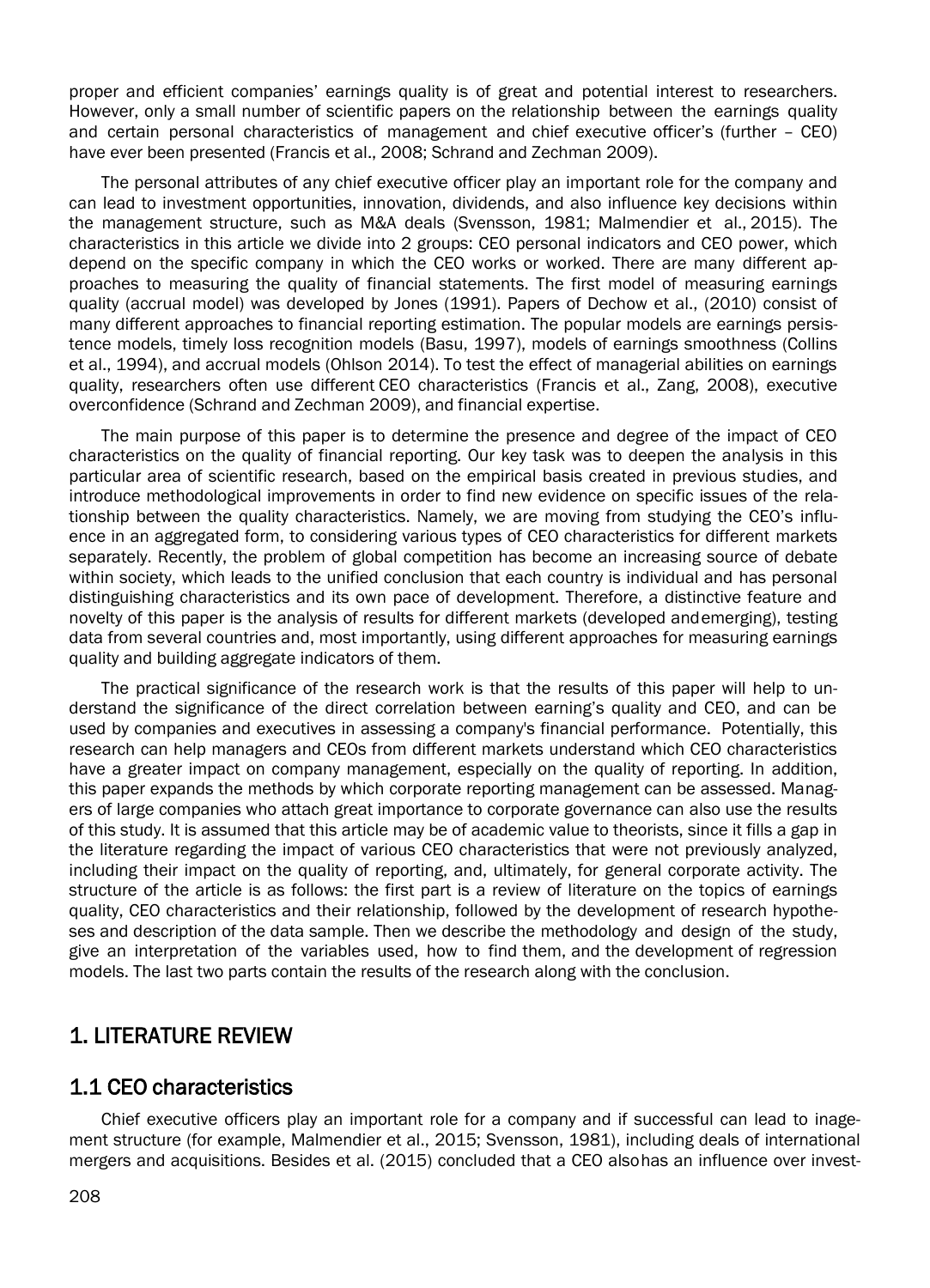ment policy: CEO characteristics can lead to incorrect repay to their projects of investments. In our future research methodology, we will divide the indicators into *CEO personal characteristics* and *CEO power*. The main difference is that *CEO power* indicators depend on the company, in which CEO worked or works, and *personal characteristics* do not depend on the type of activity and work of CEO. There are many papers that describe relationship between measurable managerial characteristics and corporate financing decisions. So et al. (2011) suggest that overconfident CEO (based on personal characteristics) use less external finance and, conditional on accessing external capital, issue less equity than their rivals. In this article, we consider and analyze both the personal characteristics of the CEO (for example, gender, age, and so on), and those characteristics of the CEO that are associated with his activities in a particular company (for example, salary, duality, and so on).

Personality of CEO can influence on quantity of dividend back to shareholders CEOs (Deshmukh, Goel and Howe, 2013). This question can be explained by the fact that without paying dividends (or paying the less one), they use these funds to finance the company's activities, since external financing is very expensive for them. The next indicator is *gender* difference in society. There are many famous studies on this topic, the main conclusion of which is that men are riskier than women and can do more dangerous and risky projects. Hoang, Tuyen Thanh, et al (2019) conclude that there are fewer companies managed by the CEO women than companies which are managed by the men CEO. Firms run by women earn higher returns and profits on assets and capital than firms run by men. Womenrun firms are more likely to hire working women and provide more jobs through social insurance. In article of Martin et al. (2009) also confirm the above findings and find changes in risk after the appointment of CEOs are significantly lower for women directors, supporting the view that women are perceived by the market as relatively risk averse. It is also possible to assess effect of CEO characteristics by analyzing investments in more risky projects (for example, in innovations). Hirshleifer et al. (2012) thought that firms which are under control of powerful and confident CEO invest more in innovation (R&D expenditures), get more patent, have greater return volatility that can lead to increasing value of the firm.

In some cases, the CEO can be a *member of the board of directors*, that is, he or she can simultaneously hold the position of chairman of the board of directors and the CEO (CEO duality). Hsu et al. (2019) analyze the Taiwan market and conclude that the duality of the CEO has astatistically significant negative effect on management productivity. But this is closely related to the costs of information and the hypothesis would be confirmed if these costs are high enough.The next interesting, but very important indicator regarding the activities of CEO, which may affect the management of the company, is CEO *appointment* (namely: the CEO was appointed from among the existing employees of the company (insider), or came from outside the company, thatis, was appointed exogenously). Pan et al. raise this question in 2015 and study the US market and come to the conclusion that if CEO was not appointed from the company's employees, but moved from another company, then the stock volatility increases, as the uncertainty and distrust of the new CEO greatly increase, compared with the situation if CEO was appointed from among the employees of the company, as he or she knows in more detail the financial situationand the specifics of the company.

Another one important characteristics of CEO is *relative compensation:* the cash compensationof the CEO to the highest paid non-CEO officer. Harakeh et al. (2019) argue that there is a positive relationship between earnings management and CEO compensation, as well asa negative relationship between female directors and income management. Moreover, the results indicate the negative impact of the presence of women on CEO compensation. Finally, the main study is that women directors play a deterrent role in the relationship between earnings quality andexecutive compensation. Similar idea was also described in other article: "significant levels of such CEO characteristics as personality and confidence are associated with higher incentive pay". Self-confident CEOs capable of making aggressive and unusual management decisions. Analysis of Han et al. (2016) is based on seven variables: CEO Pay Slice, Duality, Triality, Tenure, Ownership, Dependent Directors, and Founding. To determine the impact of CEO on financial, investments, M&A, dividend and other polices you can use the analysis of ownership structure. Nguyen (2015) investigate the quantity of options to estimate of CEO overconfidence that can affect earnings quality. We include a series of CEO characteristics that have not previously been researched by scientists, such as CEO experience, number board position of CEO, CFO, CEO promoted from within,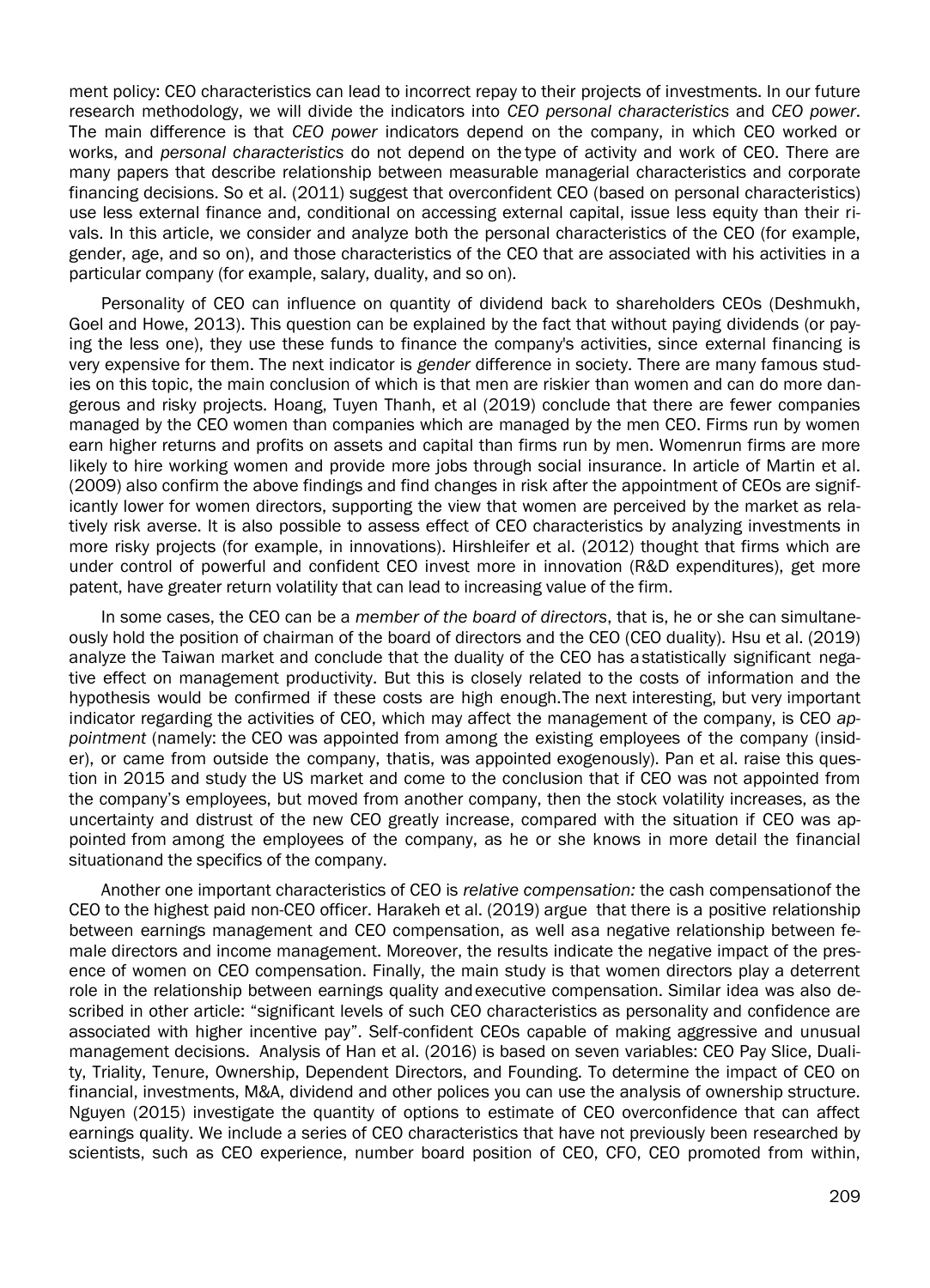number changes of CEO. we will tell more about them in the following parts of the article. Table 1 presents an overview of main CEO characteristics that are described above or exist in the research world.

| Author(s)                            | Model regressors                                                                        |  |  |  |  |
|--------------------------------------|-----------------------------------------------------------------------------------------|--|--|--|--|
| Hoang, Tuyen Thanh, et al (2019)     | CEO Gender                                                                              |  |  |  |  |
| Hsu, Lin, Chen, Huang (2019)         | <b>CEO Duality</b>                                                                      |  |  |  |  |
|                                      | CEO Appointment (insider/ outsider)                                                     |  |  |  |  |
| Pan, Yihui, et al. (2015)            | CEO TenureCEO Age                                                                       |  |  |  |  |
|                                      | CEO power is based on CEO Pay Slice, Duality, Triality, Tenure,                         |  |  |  |  |
| Han, Seonghee, et al. (2016)         | Ownership, Dependent Directors, and Founding.                                           |  |  |  |  |
| Malmendier, Ulrike, et al. (2011)    | Overconfidence of CEO, Frequency of share redemption by CEO                             |  |  |  |  |
| Deshmukh, Goel and Howe<br>(2013)    | Quantity of dividend back to shareholders by CEOs                                       |  |  |  |  |
|                                      | Proxy for press releases of CEO, Executive language, CEO salary and                     |  |  |  |  |
| Hirshleifer, Low and Teoh (2012)     | compensation, comments of Media about general director                                  |  |  |  |  |
| Harakeh, El-Gammal, Matar<br>(2019); | Compensation (salary and bonuses) as a proxy; position of CEO photo<br>in annual report |  |  |  |  |
| Schrand and Zechman (2012)           |                                                                                         |  |  |  |  |
| Nguyen (2015)                        | CEO holdings (% from all shares and options)                                            |  |  |  |  |

Table 1. Overview of main model ideas for estimation level of CEO characteristics

Source: authors' investigation

# 1.2 Earnings quality

Evasion of correct financial statements and disclosure of false corporate information can lead to the adoption of non-optimal management, investment (McNichols and Stubben, 2008, Cutillas Gomariz and Sánchez Ballesta, 2014), dividend and other decisions for the company. Moreover, some researchers are sure that a bad earnings quality increase information asymmetry, that canbe a reason of the emergence of agency conflicts. The idea of determination the quality of a company's financial statements by assessing the earnings quality has been described by Dechow et al. (2010). Their paper is very vast, because many approaches were analyzed by these authors (accruals, smoothness, persistence, loss avoidance, timeliness, investor responsiveness, and external indicators such as restatements and etc.). In practice, various approaches and methods are used to assess the earnings quality. It is rather difficult to choose the best one, since they all have their own advantages and disadvantages. The excellent quality of financial statements andcorporate information involves reflecting the actual profit and revenue of the company, shows the stability of the company in the market and suggests the absence of manipulations and frauds to hide the real economic performance of the company. The most famous earnings persistence models were developed by Sloan in 1996. But there are many others models in the research world: timely loss recognition models (Basu, 1997), models of earnings smoothness (Collins et al., 1994), accrual models Ohlson (2014). Ohlson (2014) used noncash constituent of earnings as accruals. Accrual approach can help firms to manage financial result, that can lead to the abuse of accrual accounting and to the disclosure of false information (or disclosure of difference between (deviation) real/actual and expected accruals. Regression models are used for that. High accruals mean errors in earnings management or estimation and can lead to low earnings quality.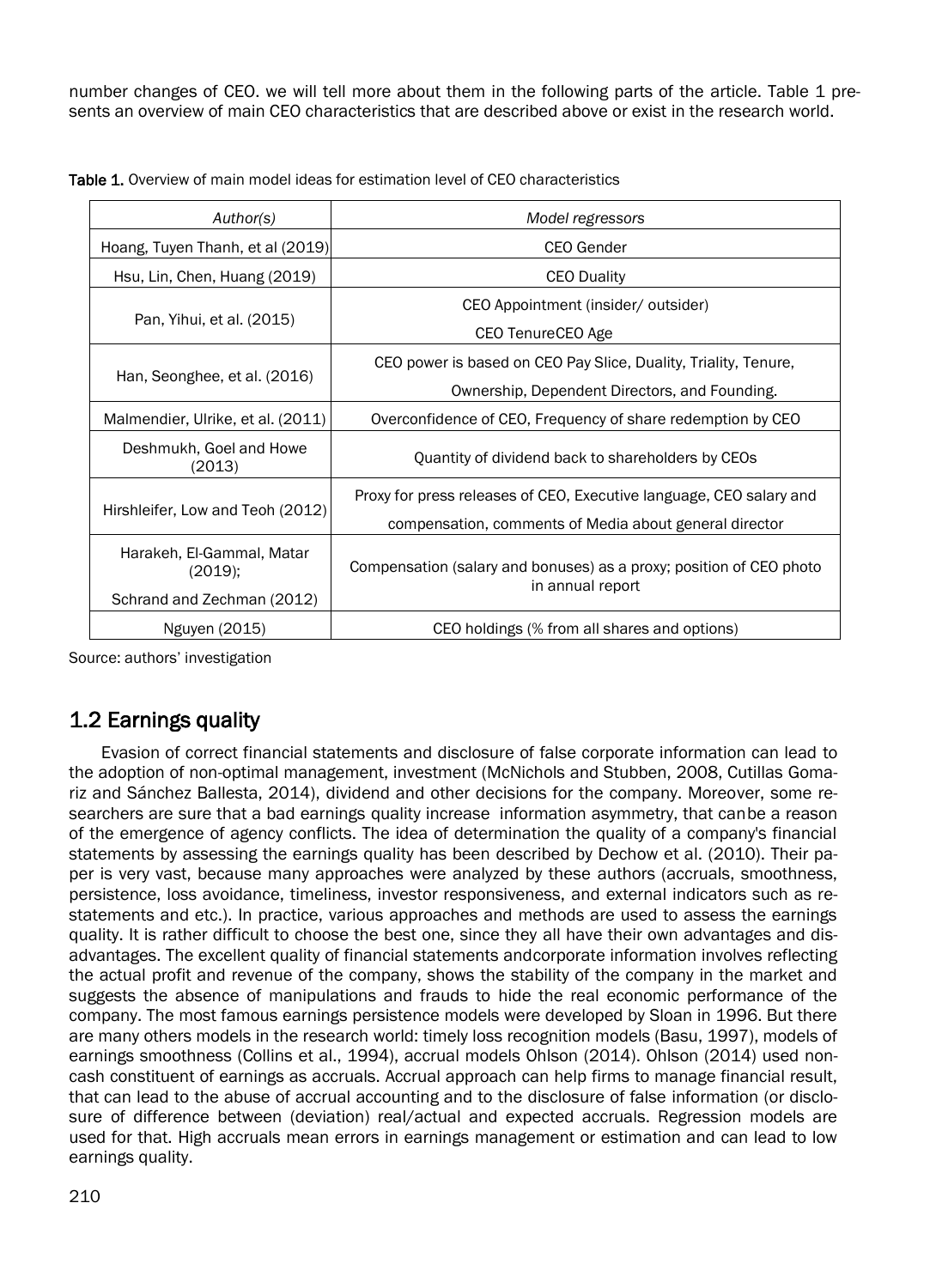The first accrual model researcher was Jones (1991). Calculation of total accruals include analysis of revenue (as a difference between sales in this year and previous one), PPE (gross property, plant and equipment), and firm's assets. The model which emphasizes the importance of monitoring financial performance when examining profit management incentives that are related to financial performance was developed in 1995 by Dechow et al. Like Jones (1991), the authors used in their research such measures as total assets, PPE and delta revenues (without net receivables). Among the latest research papers the same idea also was tested by Chen and Hong (2019). Dechow and Dichev proposed a new model in 2002 based on the analysis of the company's operating cash flows for different periods. They conclude that "the quality of accruals and earnings is decreasing in the magnitude of estimation error in accruals". The measure for accrual quality equals residuals from changes in cash flows in three different periods (future, current and past) and proved that this measure is positively correlated with earnings.

The paper García-Meca and García-Sánchez (2017) makes a great contribution to the study of the quality of the financial statements of the company, as the authors checked the indicator for measuring earnings quality by combining two ways: a) earnings persistence and b) earnings ability to predict future cash flow (EBTLLP). These methods are based on earnings persistent model. The authors believe that consideration of forecasting future cash flows can also act as a good indicator for evaluating the earnings quality for an investor, since they believe that cash flow is much more important than info disclosure. Earnings predictability is also researched in other papers: Campbell et al. (2015), Chang et al. (2016) etc. Despite the fact that there are many works on earnings quality, it is worth paying attention to the quality difference in different markets and for companies in different industries. So et al. (2020) on the example of the Taiwan market talk about the impact of market power and industry competition onthe earnings quality. Firms with low market power and those faced with intense market competition are more likely to engage in earnings management. Market power demonstrates a more significant impact than industry competition on the manipulation of managerial revenues.

| Author(s)                                                                                                           | Model                                                                                                                                 |
|---------------------------------------------------------------------------------------------------------------------|---------------------------------------------------------------------------------------------------------------------------------------|
| Jones (1991); Dechow, Sloan, and Sweeney (1995); Chen,                                                              | $\Delta$ Revenue, PPE, ROA                                                                                                            |
| Hong (2019); Kothari, Leone, and Wasley (2005)                                                                      |                                                                                                                                       |
| Collins, Kothari, Shanken, and Sloan, (1994)                                                                        | Models of earnings smoothness                                                                                                         |
| García-Meca, García-Sánchez, (2017)                                                                                 | Earnings persistence models                                                                                                           |
| Basu (1997)                                                                                                         | Timely loss recognition models                                                                                                        |
| Dechow and Dichev (2002)                                                                                            | Operating cash flows (past, current and future)                                                                                       |
| Dechow, Ge, and Schrand (2010)                                                                                      | Accruals, timeliness, persistence, smoothness, external<br>indicators such as restatements, loss<br>avoidance, investorresponsiveness |
| Jiang, Chen (2019)                                                                                                  | <b>Total accruals</b>                                                                                                                 |
| García-Meca, García-Sánchez (2017); Campbell, Downes,<br>& Schwartz (2015); Chang, Donohoe, & Souigiannis<br>(2016) | Earnings quality as prediction future cash flows                                                                                      |
| Hoglund, Dennis Sundvik (2016)                                                                                      | Testing differences in financial quality between small and<br>large enterprises.                                                      |

Table 2. Overview of main model ideas for estimation earnings quality

Source: authors' investigation

# 1.3 Relationship between CEO characteristics and earnings quality

Some articles and papers represented researches that explain the interaction between the personality of CEO and the quality of the company's financial results. To test the effect of managerial abilities researchers often use different CEO characteristics (Francis et al., 2008), executive overconfidence (Schrand and Zechman 2009). Earnings forecasts are different for optimistic and pessimistic CEOs. CEO optimism often leads to more frequency of publication for earnings forecast, although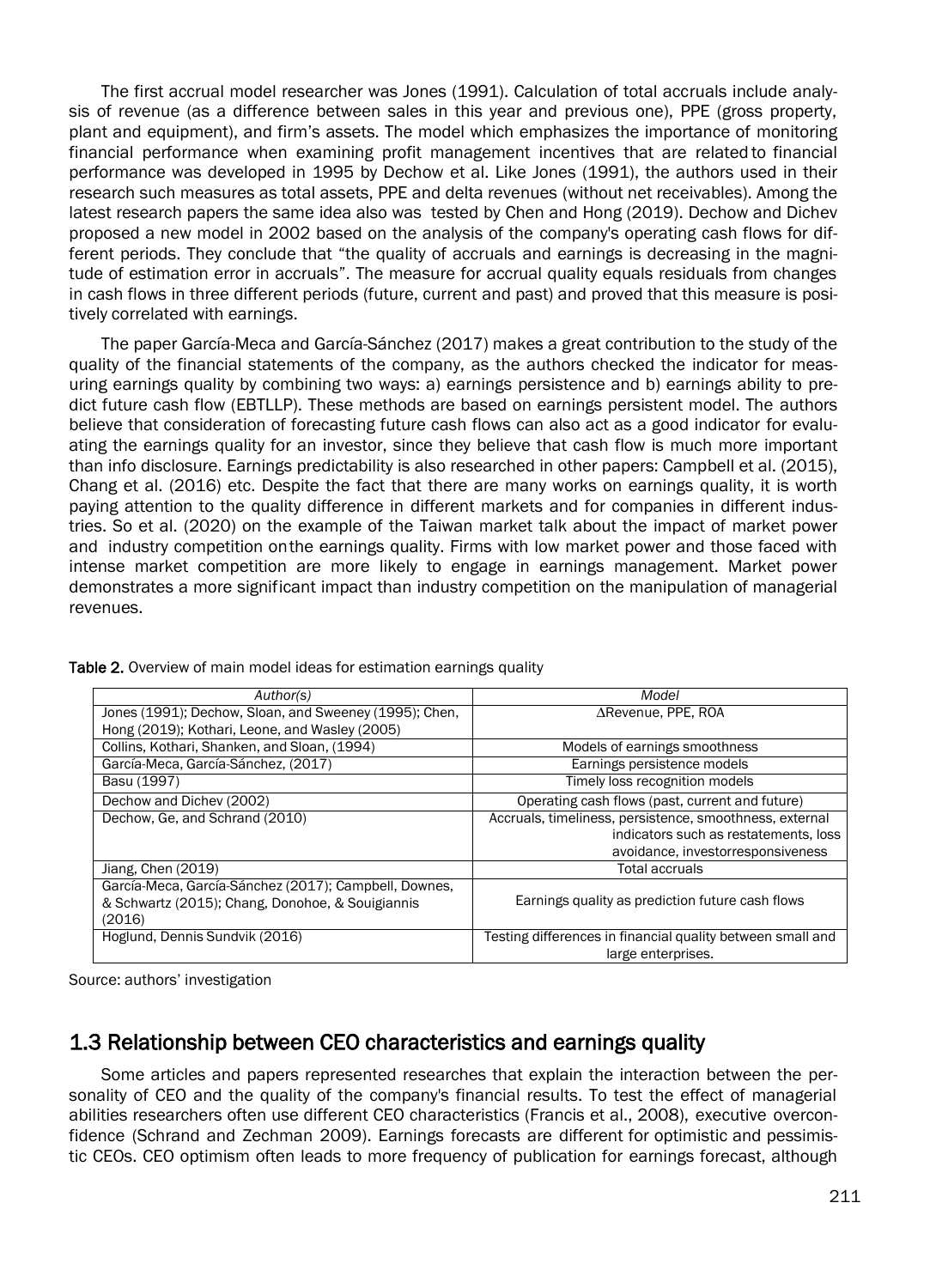forecast issuance is voluntary. It is correlated with the fact that optimistic CEO often overestimate the future performance of the company (miscalibration) and believe in dispositional optimism (that their firm than average rival). Moreover, in practice it's researched that CEO can overand underestimate the variance of expected earnings. The gender also influences on earnings forecasts. As we have previously analyzed women are less overconfident than men CEO, female place wider bounders for earnings forecast than male executives (Huang and Kisgen, 2013). The influence of managerial ability on the earnings quality was also investigated by García-Meca and García-Sánchez (2017). The main conclusion and result of their work is the proof thattheir management ability has a great influence on the quality of financial reporting. Less able and intelligent managers lead to lower bank quality of financial reporting. But smart and talented managers in the company can introduce new ideas in managing both the company itself and its reporting. First of all, this may be due to their level of education and work experience in other companies and industries. In paper García-Meca and García-Sánchez (2017) the distinctive feature was that managerial capabilities not only have to include the CEO characteristics, but also consider the features of other managers, since important decisions in a company are usually made by sample of individuals (rather than a single CEO).

CEO duality has a great influence on managerial decisions and earnings quality (Kamarudin, et al., 2012). Duality of the CEO and chairman will reduce the effectiveness of independent audit committees. Using the Malaysian market as an example, it was found that the earnings quality is positively related to the independence of the audit committee, but relations are weakened by the duality of CEOs. When the general director has excessive control over the decisions of the board of directors, holding the post of chairman, the quality of financial statements is significantly reduced and is ineffective. He (2015) and Kohlbeck and Luo (2019) evidenced that CEO compensation and recompense leads to higher financial reporting quality. The other authors confirm a negative correlation between CEO compensation and corporate fraud in China. They explain this fact that the CEO compensation is lower in firms that commit more serious fraud. In addition, CEOs of private companies and firms from developed regions/ markets are subject to larger penalties for financial fraud, unlike public and emerging market companies. Mei et al. (2011) made an interesting observation that the value of CEO does not particularly affect the earnings quality. The quality of financial results is influenced by the activities of the CFO (chief financial officers), which can be pressured by the CEO. Baker et al. (2019) study the influ- ence of the powers of the CEO and CFO on the earnings quality and profit management. The qualityof financial reporting is greater when the CEO is powerful relative to the CFO.

# 2. HYPOTHESES DEVELOPMENT

After completing a literature review on the theme of CEO characteristics and the earnings qual-ity, we offer several hypotheses for this article. The main subject of this research is the relationship between CEO characteristics and earnings quality. A significant impact of CEO characteristics on earnings quality has been proved in previous researches (Schrand and Zechman (2012), Huang and Kisgen (2013), García-Meca and García-Sánchez (2017)). These indicators included gender, age, and so on. We include these and other regressors in the analysis and thereby improve our research. Therefore, the first block of hypotheses reflects this and tests the impact of various personal characteristics of the CEO on the quality of financial statements. The first block of hypotheses is divided into two parts (hypotheses Н1.1 and H1.2 describe *CEO personal characteristics*, and hypotheses H1.3 – H1.7 relate to *CEO power*. According to opinion of Hoang, Tuyen Thanh, et al (2019) gender plays an important role in management decisions. Firms run by women earn higher returns and profits on assets and quality of financial reporting than firms run by men. So, our first hypothesis is following:

*H1.1: Earnings quality is lower in a company in which CEO is a man than in those firms where CEO is a woman.*

It is also important to consider CEO age when conducting this study. Many researchers con- clude that with increasing age, a person becomes less confident and less risky, so the quality of financial statements will be higher since CEO will be more afraid of checks and controls.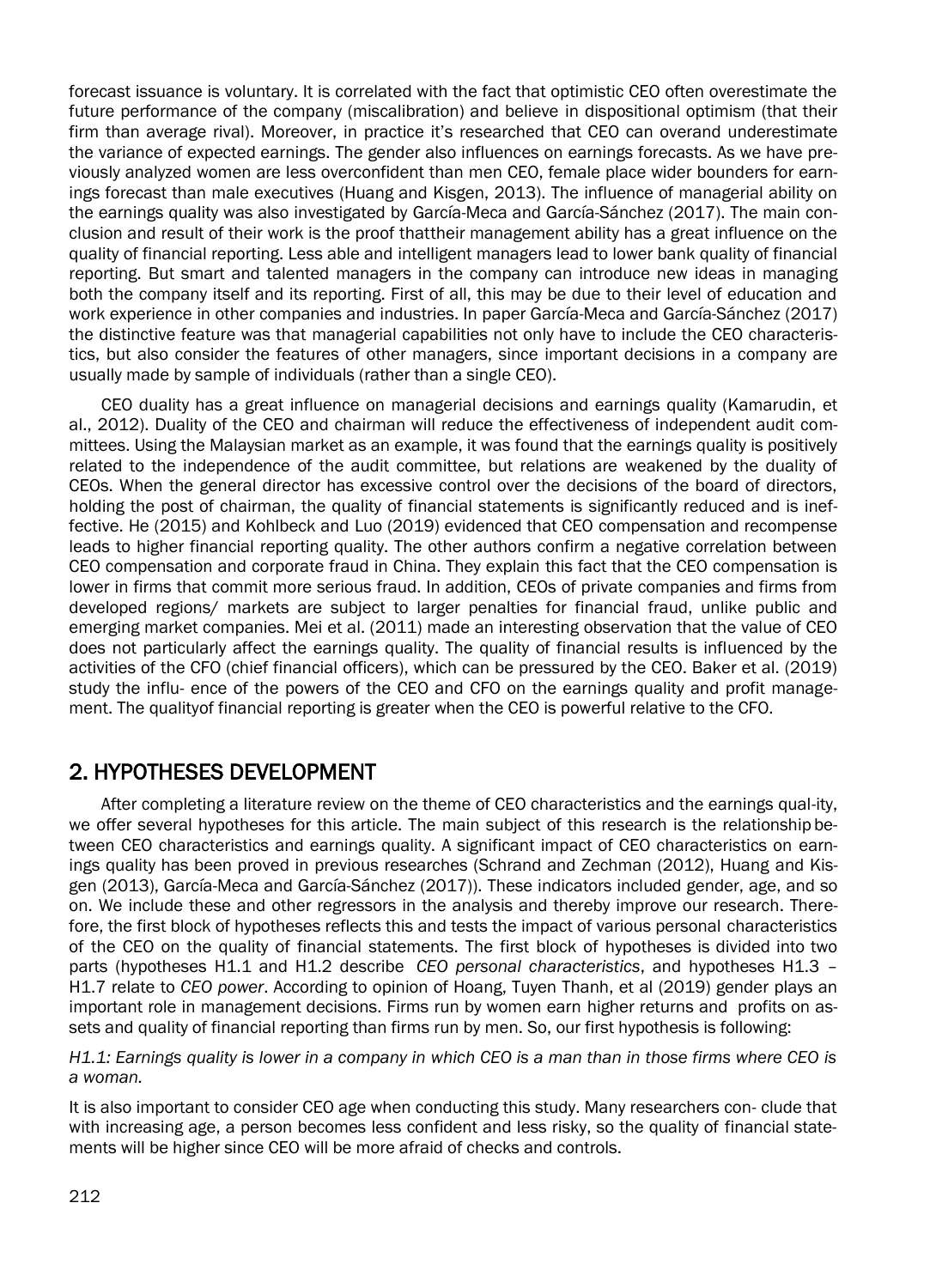#### *H1.2: The older the CEO, the higher earnings quality.*

The following hypotheses regarding the relationship between *CEO power* and *earnings quality*: The experience of CEO and the duration of his work in the company can also have a significant impact on managerial decisions (Wei et al, 2012; Pan, Yihui, et al., 2015). So, we collect the data about the number of years he has worked for the company (tenure) and build another hypothesis

### *H1.3: With the increase in tenure of CEO in a particular company, the quality of financial reporting decrease.*

CEO duality is the situation when CEO plays a dual role as an executive director and as a chairman of the board of directors. If CEO plays a dual role, he feels influential and, therefore, has more freedom of choice for decision-making (Adams et al, 2005; Wei et al, 2012). Duality of the CEO has a statistically significant negative effect on management productivity (Hsu, Lin, Chen, Huang (2019)).

#### *H1.4: If CEO has a duality in management, then earnings quality decreases.*

The compensation of the CEO is an important indicator that may affect the quality of financial statements (Harakeh, El-Gammal, Matar (2019); He (2015) and Kohlbeck, Luo (2019)). Significant levels of such CEO characteristics as ability to properly manage the company, hard work and per- severance are associated with higher incentive pay. And if the CEO has high compensation, then, as a rule, he showed brilliant skills in managing the company, achieved high financial results or a specific strategy for the company, this CEO understands the specifics of the firm and values his place of work, so he will try to improve the earnings quality.

### *H1.5: As CEO compensation increases, quality of financial reporting in the company improves.*

A very similar indicator of compensation is the salary indicator. However, the effect between wages and reporting quality will be higher than between compensation and quality. This factor can be explained by the fact that wages are regular payments, and compensation is not regular. Com- pensation is paid to the CEO either as a bonus or as a reward for achieving specific goals and strategies of the company. So, we can conduct the next hypothesis:

*H1.6: The effect of salary on the earning quality is higher than the effect of compensation on this quality.*

When reviewing the literature, we realized that it was important to analyze whether the CEO is the founder of the company or not. Surely, if the CEO is the founder of the company, then he or sheknows the specifics and development strategy of the company, and is interested in the excellent image of his company, so he will try to increase the reputation of the firm, including focusing on high earnings quality. So, our next hypothesis is following:

### *H1.7: If the CEO is the founder of the company, then the quality of financial reporting decreases significantly.*

Our second section of hypothesis includes an analysis of the characteristics of the country in which the company operates. Namely, we want to understand whether difference in the earnings quality for developed and developing countries presents. Moreover, in our study we will include various indicators of countries. Thus, our next hypothesis is as follows:

*H2: Strength of relationship between earnings quality and CEO characteristics is more significantin developed countries that in emerging markets.*

Further, in order to test the above hypotheses, we turn to the development of a methodology.

### 3. SAMPLE DESCRIPTION

The characteristics of the CEO are unique indicators. They are difficulties in finding a database that will help to collect as many personal indicators of the CEO as possible. In this paper, we use the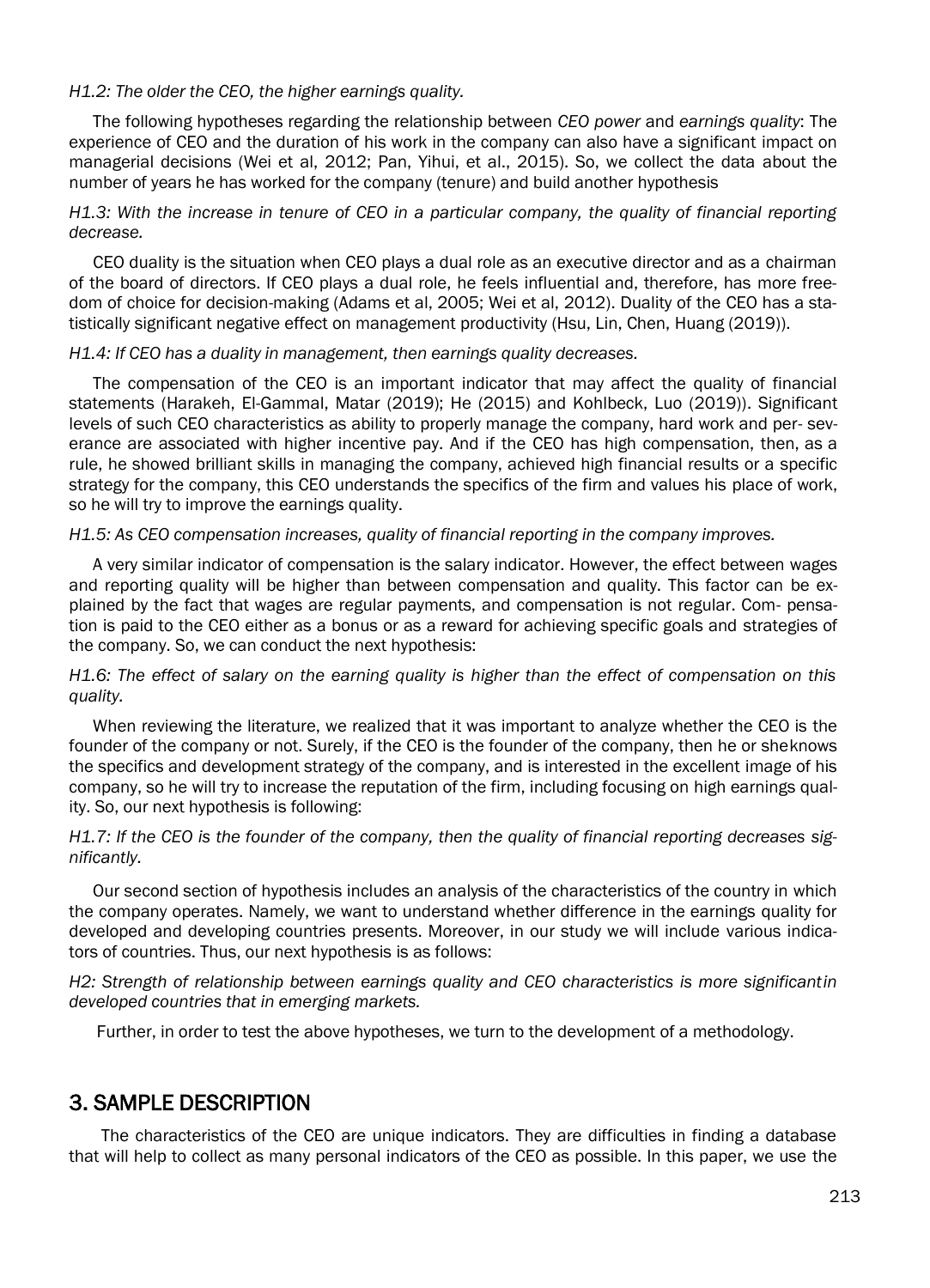Bloomberg database. In this database you can find not only financial data on companies around the world, but also many CEO indicators. Since we want in this study to test the hypothesis of country and market differences, we divide the entire data sample into 3 large groups: USA, Asia and Europe. Since we want to evaluate the difference in the influence of CEO characteristic on earnings quality in different markets, it is empirically more correct to do this within the frameworkof one continent, therefore we plan to consider Asia in the context of developed and emerging markets. The analysis of Asia is the most attractive for analysis, because this market is less thor- oughly analyzed than the USA and is a potential development engine for the global economy in the future. Country data distribution is as follows (table 3):

|       | America Asia developed markets | Asia emerging markets | Europe | Total |
|-------|--------------------------------|-----------------------|--------|-------|
| 1258  | 138                            |                       | 280    | 1747  |
| 72.0% | $.9\%$                         | 4.1%                  | 16.0%  | 100%  |

Table 3. Data distribution by country

Source: authors' calculations

To make the results have high quality, we will combine samples (by countries and sectors) so that the panel data is balanced for research and model building. The total number of companies is 1747. This research investigates the impact of CEO characteristics on earnings quality for the peri- od of 5 years: from 2015 to 2019. This is the optimal number of years, because many CEO charac- teristics are static and do not change over time (for example, gender, year of birth, year of joining the company, CEO was appointed from among the existing employees in the company or from out- side, and so on). A longer time period could lead to incorrect results, fewer significant variables,and lower quality econometric analysis. There are no missing data in the final sample, but since some financial variables with a lag of 1 year are used for the study, so the overall amount of firm- year observations is equal to 6988. To build an indicator of the quality of financial statements, we needed a lot of financial indicators for companies, they were also taken from the Bloomberg data- base. Most CEO performance data was manually collected. Further we describe to the descriptionof the research design and methodology.

### 4. DESIGN OF RESEARCH

In general, our models in this study are consistent with the ideas of predecessors and arebased on their regressions. We extend this study by adding various additional variables and using different model specifications. Moreover, we limit the selection and specialize on only public companies whose shares are traded on large international exchanges. Finally, a variable responsi- ble for the type of market (developed or developing) is also included in the study. Before construct- ing regressions and evaluating the results, we winsorize all variables (except dummy indicators), limiting the extreme values in the statistical data in order to reduce the influence of possible spuri- ous emissions.

*Step 1: Measuring earnings quality.* Various approaches and methods are used to assess the financial quality. It is rather difficult to choose the best one, since they all have their own ad- vantages and disadvantages. In order to achieve our goal and obtain qualitative results, we decid- ed to combine several methods in this study: we create 3 proxies for the earnings quality (2 accru- al-based models and an aggregate measure). Using the idea of Kothari et al. (2005), based on accruals approach, we create the first proxy:

 $TA_{i,t} = \alpha_0 + \alpha_1 \Delta$ Revenue<sub>i,t</sub> +  $\alpha_2 PPE_{i,t} + \alpha_3 ROA_{i,t} + \varepsilon_{i,t}$  (1)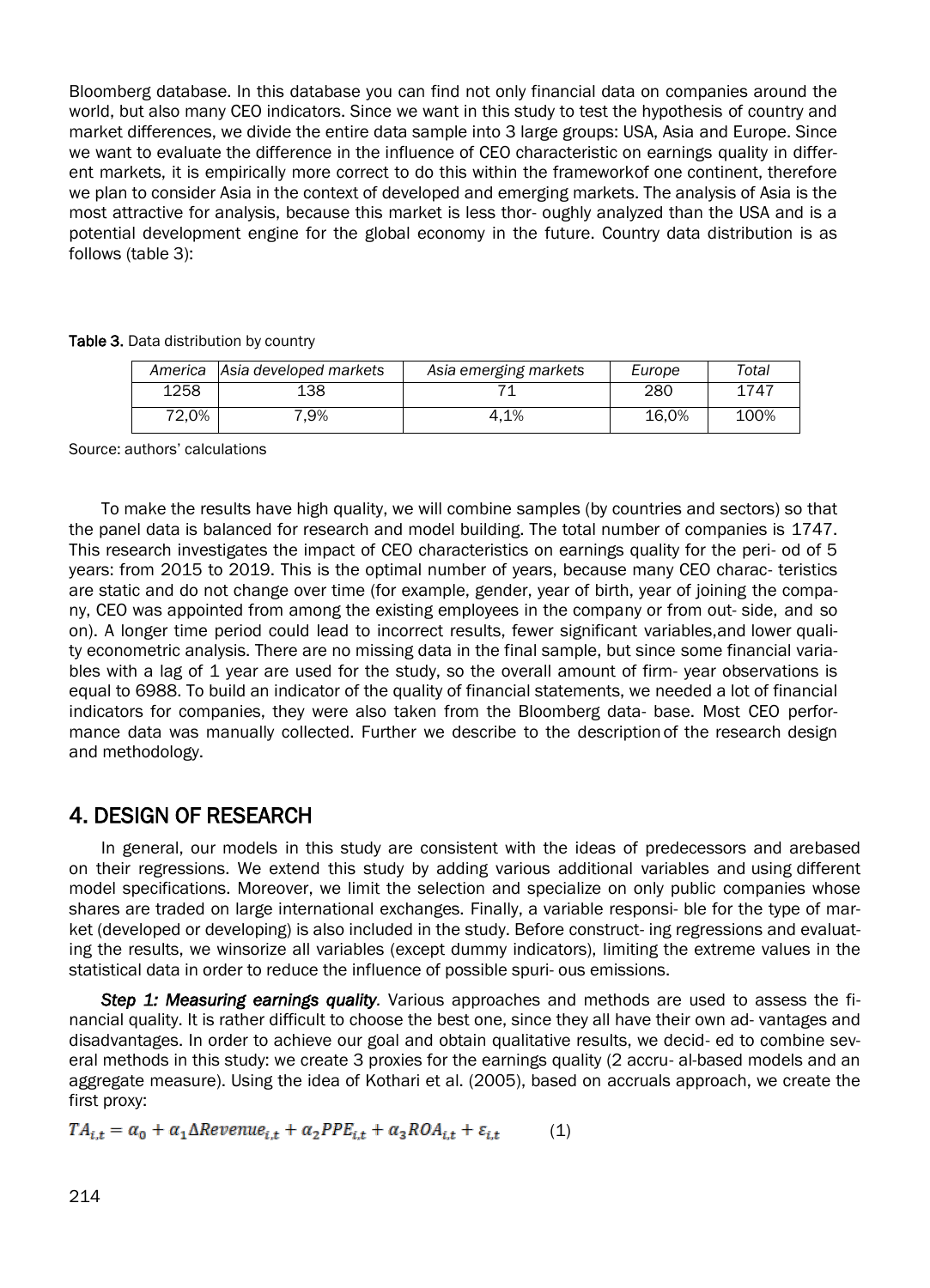Where TA – total accruals, ΔRevenue is a difference between operating revenue in t and t-1 periods, PPE – means property, plant and equipment, ROA is the ratio of net income to total as- sets. According to previous research, all variables (except ROA) are scaled by lagged total assets (Chen et al., 2011) by 1 period relative to the variable's period. Total accruals were calculated as a change of noncash current assets minus the change of current non-interest-bearing liabilities (is includes accounts payable and other current liabilities) minus Depreciation, amortization expendi- ture:

### $TA = \Delta Non - cash current assets - \Delta Current non - interest - bearing liabilities - D&A (2)$

According to the previous papers (Chen et al. (2011); Cutillas Gomariz and Sánchez Ballesta (2014)), we built the cross-sectional regression (separately for every industry, country, year). So, we got the residuals of the model – they are discretionary accruals for our future analysis. We denoted earnings quality variables from the first approach as EQ 1. The second proxy for earnings quality is based on ideas of Dechow and Dichev (2002). They developed accrual approach and analyzed cash flows as the main factors to estimate total accruals of the company. The model is:

 $TCA_{i,t} = \alpha_0 + \alpha_1 OCFprev_{i,t} + \alpha_2 OCF_{i,t} + \alpha_3 OCFnext_{i,t} + \alpha_4 \Delta Revenue_{i,t} + \alpha_5 PPE_{i,t} + \varepsilon_{i,t}$  (3)

Where TCA (total current accruals) was calculated as in previous model,  $OCFprev_{i,t}$ ,  $OCF_{i,t}$ ,  $OCFnext_{i,t}$  are operating cash flows in previous, current and next periods respectively. Operating cash flows equals the sum of net income, depreciation and amortization expenditure, change in current liabilities minus change in current assets:

 $OCF = NI + D&A + \Delta Current\ liabilities - \Delta Current\ assets(4)$ 

$$
EQ_{-}AV_{i,t} = \frac{EQ_{1i,t} + EQ_{2i,t}}{2}
$$
 (5)

All variables are scaled by lagged total assets. Similar to the first approach, we tested the data and the regression, found the residuals, and they are discretionary current accruals for our further research. We labeled them as EQ\_2. Our third measure of quality is based on the previous two models and is the arithmetic mean value:

Higher values of EQ\_AV, EQ\_1 and EQ\_2 mean higher earnings quality.

**Step 2: Measuring different CEO characteristics.** In our work, we divide the characteristics into *CEOpower and CEO personal characteristics*. The measure of *CEO power* was defined based on corporate governance structure, his experience and compensation (Hwang et al., 2019). Thus, we constructed CEO power index by taking into account CEO duality, founder, board of directors, compensation, tenure and etc. CEO personal characteristics can include age, gender, education and so on. Wei et al. (2011) suggest to use education and experience as very important indicators of CEO if we look at them as an impact on management decisions including earnings quality. But other pa- pers expanded their research and added some other variables - age, gender, education, working experience, skills and talents (Heath, Tversky, 1991). We have collected as many CEO indicators aspossible. For our research we used following variables that were included in *CEO personal charac- teristics*:

- *CEO age* as a number of years. Younger managers seem to be more confident. But there are contradictory opinions (for example, Korniotis and Kumar (2011)). They conclude that older in- vestors have poorer investment skills, so, they tend to make irrational investment and mana- gerial decisions.
- *CEO gender* as a dummy variable equals 1 if CEO is men, 0 if CEO is woman. Many research are made about differences in gender and after testing data conclude that man are more over- confident than women.
- The *CEO power* includes such indexes as:
- *CEO tenure* as the number of years he has worked for this company. CEO who has more experience, has knowledge from his/her previous decisions and able to adjust potential biases in making decisions (Wei et al, 2012).
- *CEO duality* as a dummy variable equal to 1, if the CEO plays a dual role as an executive direc- tor and as a chairman of the board of directors, 0- otherwise. If he plays a dual role, he feels in-fluen-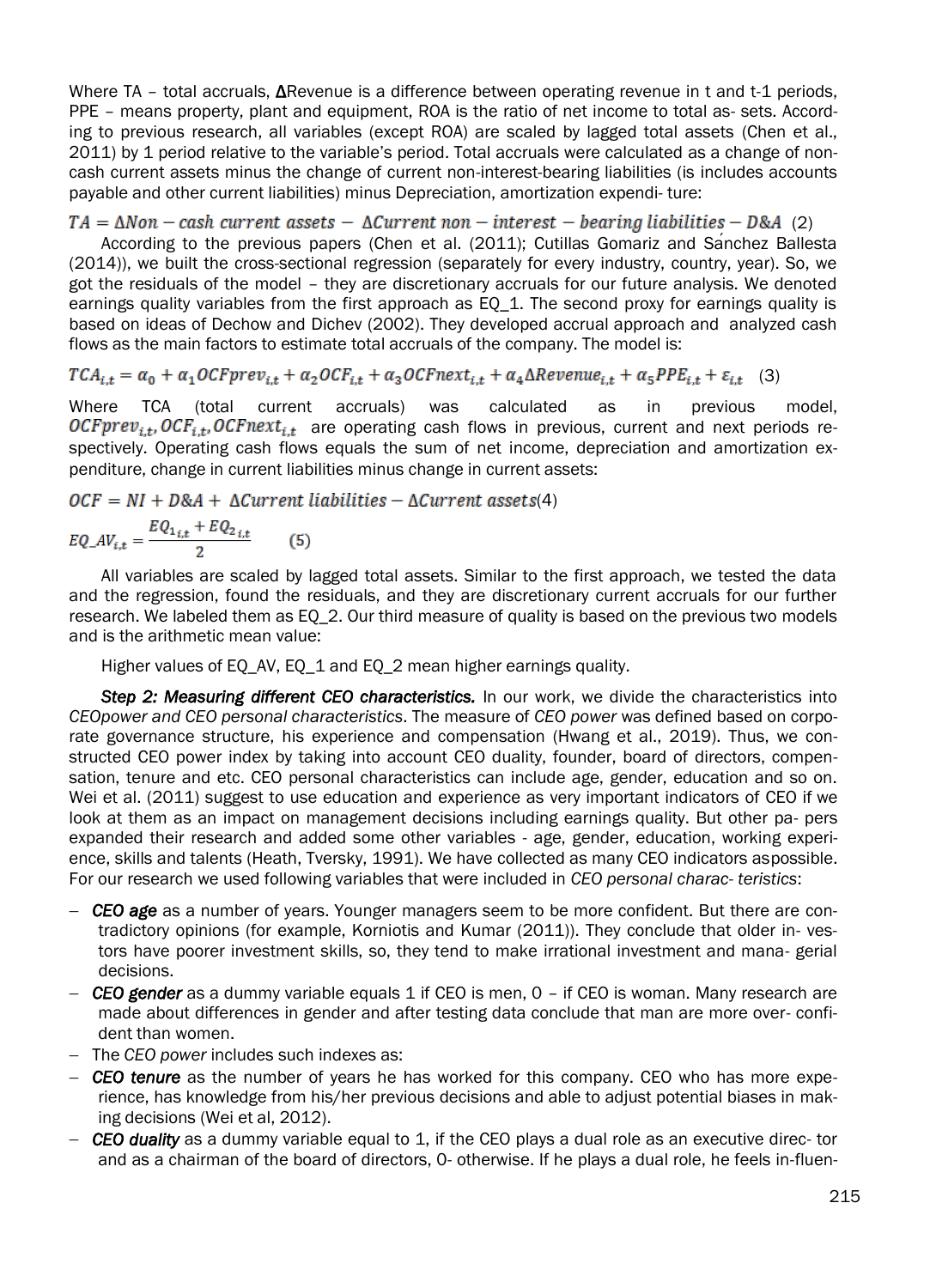tial and, therefore, has more freedom of choice for decision-making (Adams et al, 2005; Wei et al, 2012).

- *CEO founder* as a dummy variable equals to 1 if CEO is one of the firm's founders, 0 otherwise. The fact that the CEO is a founder of the company makes him more overconfident and powerful (Adams, Almeida and Ferreira, 2005).
- *CEO industry experience* was calculated manually. The Bloomberg database for many CEOs reflects the previous place of work (company). Next, we determined the industry of the previous place of CEO work (company) and compared with the current industry of the company, if the industries of these two firms coincide, then the indicator is 1, otherwise – 0 (Wei et al., 2011).
- *Total salary and compensation* (separately each indicator) that are paid to CEO in a certain year (Schrand and Zechman (2012), Harakeh, El-Gammal, Matar, 2019).
- *CEO promoted from within* indicates whether the current CEO was appointed from within the company or outside. This is a binary variable taking values 1 (inside) and 0 (outside).
- *Number Board positions CEO Holds* is latest available number of board of director positions CEO holds at other public, actively traded companies.
- *CFO* equals 1, if CEO is a CFO at the same time, 0 otherwise (Mei, Ge, Luo, & Shevlin (2011)).
- *Number of titles CEO* holds at the company where she/he paid from.
- *The number* of times the *CEO has changed* at the company over the year.
- *CEO holds in %* from the total equity of the company.
- **Independent Directors** in %. An independent director is a non-executive director of a company and helps the company in improving corporate credibility and governance standards.

**Step 3: Exploring the influence of CEO characteristics on earnings quality.** Further we want to understand the relationship between CEO characteristics, earnings quality and other variables that will help us confirm or deny the above hypotheses. Relying on paper by Schrand and Zechman (2012), in addition to a measure of management, we use a set of control variables: we include firmsize measured by assets to control the potential positive correlation between scale available to fraud (Ashbaugh-Skaife et al., 2007; Doyle et al., 2007). We also took into account the market capitalization to monitor misstatement incentives connected with higher external financing de- mands of growth firms. Before testing all models and applying various specifications, we will check the correlation and interdependence between independent variables. Our main tested model is following:

$$
EQ_{i,t} = \alpha_0 + CEO \text{ personal characteristics} + CEO \text{ power} + \sum \alpha_n ControlVar_{ni,t-1} + \varepsilon_{i,t} \quad (6)
$$

CEO personal characteristics<sub>i,t</sub> =  $\alpha_1$ CEO\_age<sub>i,t-1</sub> +  $\alpha_2$ CEO\_gender<sub>i,t-1</sub>  $(7)$ CEO power<sub>it</sub> =  $\alpha_3$ CEO\_tenure<sub>it-1</sub> +  $\alpha_4$ CEO\_duality<sub>it-1</sub> +  $\alpha_5$ CEO\_founder<sub>it-1</sub> +  $\alpha_6$ CEO\_experience<sub>it-1</sub> +  $\alpha_7$ CEO\_salary<sub>it-1</sub> +  $\alpha_8$ CEO\_compensation<sub>it-1</sub> +  $\alpha_9$ CEO\_promoted<sub>i,t-1</sub> +  $\alpha_{10}$ numb\_oth\_position\_CEO<sub>i,t-1</sub> +  $\alpha_{11}$ CFO<sub>it-1</sub>+ $\alpha_{12}$ CEO\_titles<sub>it-1</sub> +  $\alpha_{13}$ CEO\_changes<sub>it-1</sub> +  $\alpha_{14}$ CEO\_hold<sub>it-1</sub>  $+ \alpha_{15}$  independ \_director<sub>it-1</sub>

As an earnings quality (EQ) indicator, we will test three previously described statistics separately (EQ\_AV, EQ\_1 and EQ\_2).

Since we previously assumed that CEO characteristics have a significant impact on earnings quality, the coefficient  $\alpha_1$  reflects age and must be positive to confirm hypothesis *H1.2*. To confirm the hypothesis H1.1, we use gender variable and coefficients  $\alpha_1$  must be significant and positive. To confirm the hypothesis *H1.3* (tenure) and *H1.4* (CEO duality) coefficients  $\alpha_3$  and  $\alpha_4$  should be positive and negative respectively.

The next set of hypotheses is about compensation and salary (*H1.5* and *H1.6*). When conducting research and constructing econometric models, it is very important to assess the correlation between these two indicators. There is a fear that these two variables are interdependent, as a result of which only one of them can be included in the model. However, we assume that amount of salaries and compensation have a positive effect on quality. So, the coefficients  $\alpha_{\rm s}$  and  $\alpha_{\rm z}$  must be positive. At the same time, we assume that the effect of salary on earnings quality is significantly higher than the effect of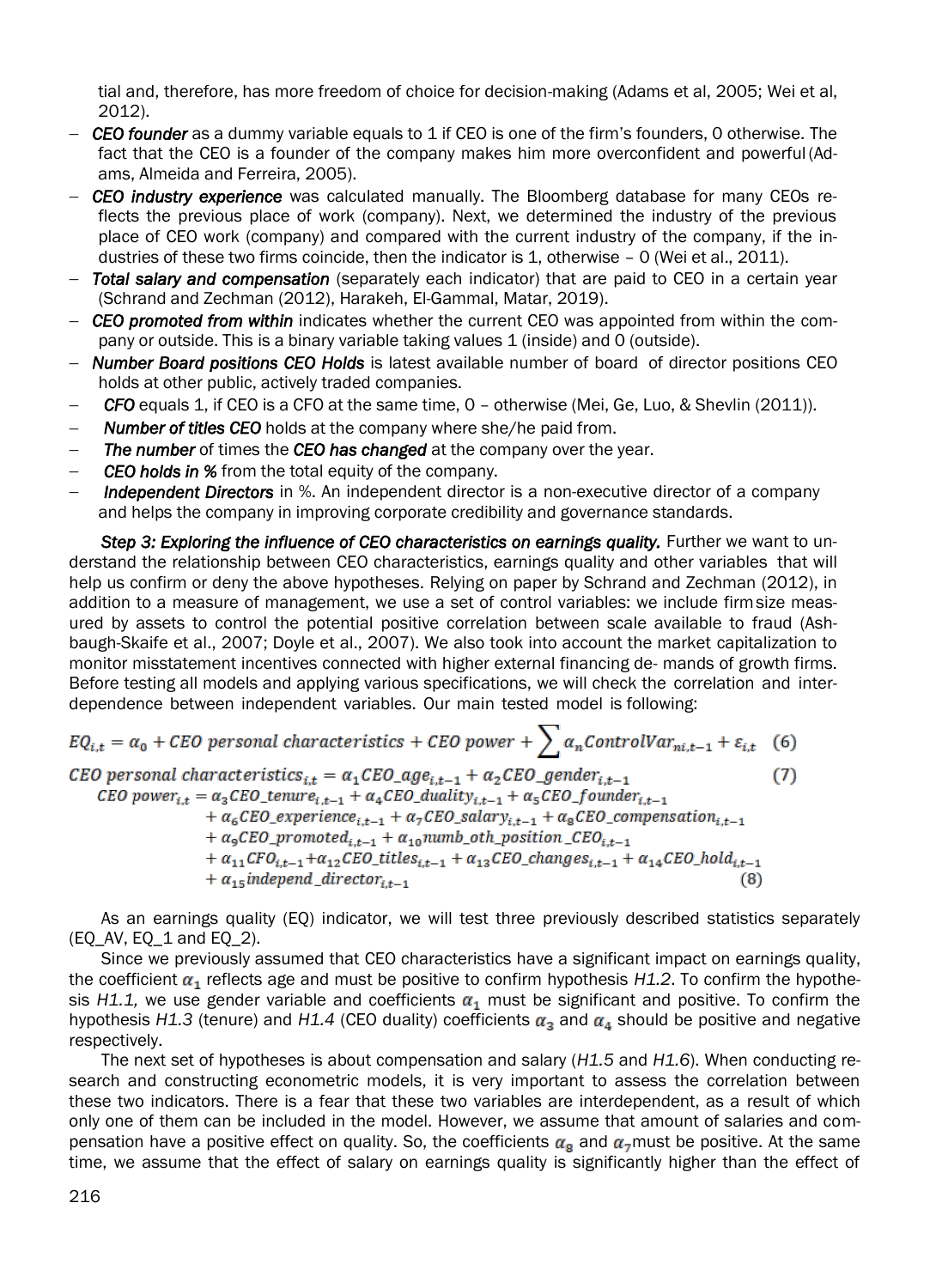compensation. To confirm hypothesis *H1.7* we include in our research variable founder and assume that If the CEO is the founder of the company, then the quality of financial reporting increases significantly*, so*  coefficient  $\alpha_{\epsilon}$  must be positive.

A distinctive feature of this research is market analysis. Our second hypothesis *H2* is based on differences in countries (different types of market). Therefore, we include in the model dummy variables (*Country*) that control the fact that companies are from different markets (developed and emerging markets). To confirm this hypothesis, we divide the main sample into subsamples by countries and markets. Moreover, in our study we will include a set of various indicators of countries *ControlVar* (other financial variables, that are not used in measuring earnings quality, but can be also important for our research, for example, R&D expenditure, market capitalization and so on).

# 5. RESULTS

# 5.1 Descriptive statistics

Now let us consider separately descriptive statistics of CEO characteristics, which will be used in modeling. It is descriptive statistics that will help us decide which format to use the variable in - logarithm or divide by another indicator (use of relative or absolute values), to reduce the dimen- sion. Tables 4 contains descriptive statistics of the variable characteristics of the CEO.

From the table on the characteristics of the CEO it can be seen that many indicators are distributed evenly, with the exception of the following: gender, is the founder of the company or not, whether it plays two roles at the same time: CEO and CFO. All these reasons can be given the fol- lowing explanation. It is logical that in the sample there are more observations when the CEO is a man. As the paper Hoang, Tuyen Thanh, et al (2019) confirms, saying that there are fewer compa- nies managed by the CEO women than companies which are managed by the men CEO. The fact that the majority of CEOs are present in the selection, which are not founders, is also quite clear and explained by the fact that the sample includes large public companies that have a very long and rich history of brand development.

| Variable                     | Mean           | Median       | Std. Dev.     | Min      | Max                |
|------------------------------|----------------|--------------|---------------|----------|--------------------|
| CEO age                      | 56.7           | 56           | 7.66          | 26       | 88                 |
| Gender                       | 0,946          |              | 0,227         | ი        |                    |
| CEO tenure                   | 7,93           | 5,5          | 7.6           | 0.0833   | 55,8               |
| <b>CEO</b> duality           | 0.385          | O            | 0.487         | O        |                    |
| <b>CEO</b> founder           | 0.0899         | 0            | 0.286         | 0        |                    |
| CEO industry experience      | 0.659          |              | 0.474         | $\Omega$ |                    |
| CEO total salary             | 1 4 1 0<br>000 | 1 000<br>000 | 1 390 000     | 0        | 21 600<br>000      |
| CEO compensation             | 5960<br>000    | 3 180<br>000 | 32 600<br>000 | 0        | 2 2 8 0<br>000 000 |
| CEO promoted (in/ out)       | 0.551          |              | 0.497         | 0        |                    |
| Number Board position of CEO | 0,4            | 0            | 0.725         | 0        | 11                 |
| <b>CFO</b>                   | 0.00801        | 0            | 0.0892        | 0        |                    |
| Number titles CEO holds      | 2,16           | 2            | 0,768         |          | 5                  |
| Number changes of CEO        | 0.141          | $\Omega$     | 0.366         | 0        | 3                  |
| Sharehold of CEO (%)         | 2,14           | 0.244        | 6,54          | 0        | 73,5               |
| <b>Independent Directors</b> | 74,1           | 80           | 17,6          | 0        | 100                |

### Table 4. Descriptive statistics of CEO characteristics

Source: authors' calculations

Accordingly, at present, the CEO will be the founder of the company only if the company is quite young, and there are few such progressive public companies in the world. An analysis of descriptive statistics indicates that the variables *CEO Total Salary and CEO Compensation* need to be logarithm when included in the model to smooth out scatter and balance. In addition, it is im- portant to analyze *CEO age* before including in the model. *CEO age* varies from 26 to 88 years. When adding this variable to the model, you must also add the square of the variable, because the relationship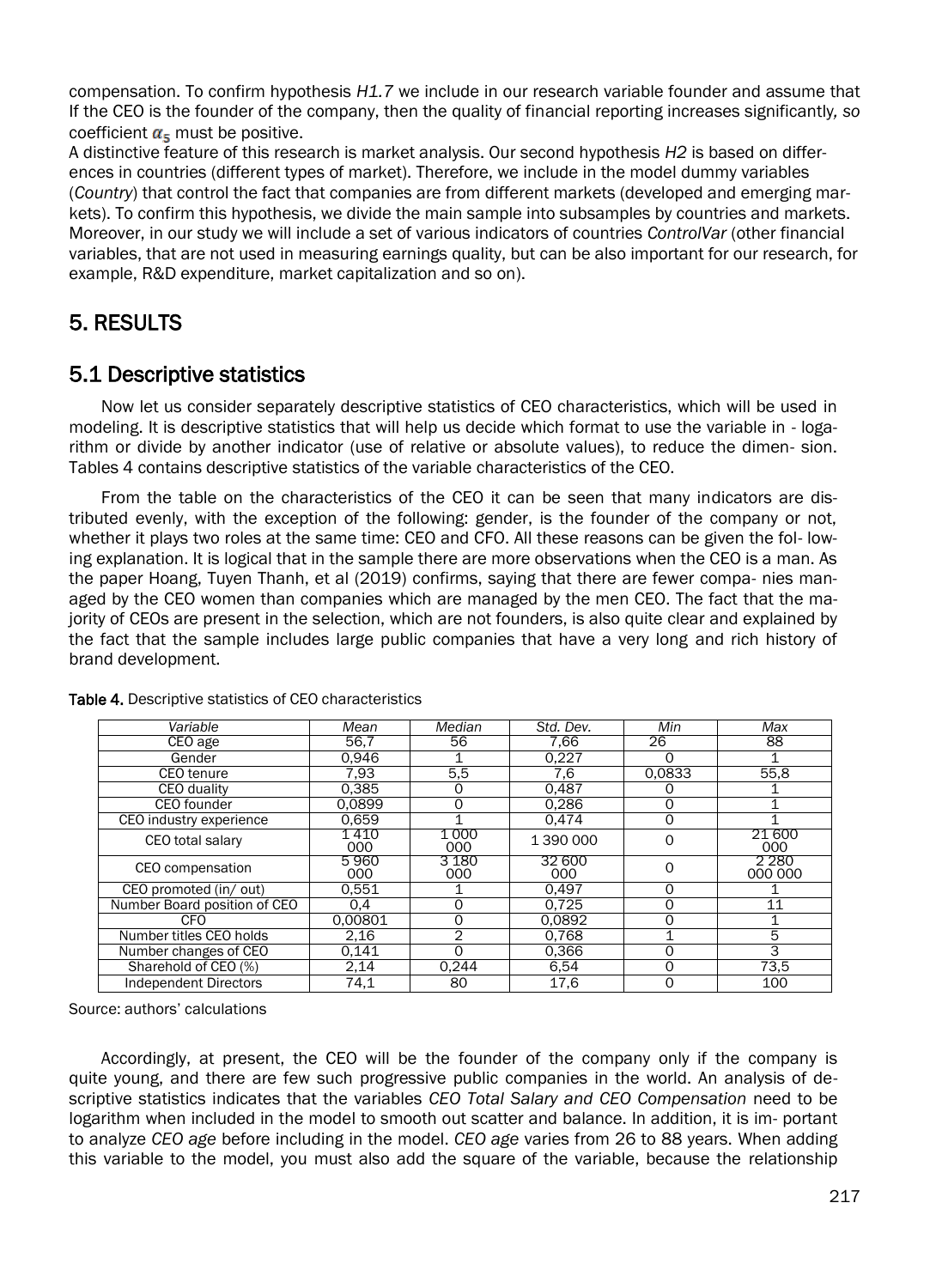between age and financial indicators usually has a parabolic dependence, for example, income grows to a certain age - the top of the parabola, and then begins to decline (Figure 1).



Figure 1. The relationship between CEO salary and CEO age Source: authors' calculations

Also, a parabolic dependence can be observed between *CEO age and CEO compensation andearnings quality,* which confirms the previously put forward assumptions.



Figure 2. The relationship between CEO compensation and CEO age Source: authors' calculations



Figure 3. The relationship between earnings quality and CEO ageSource: authors' calculations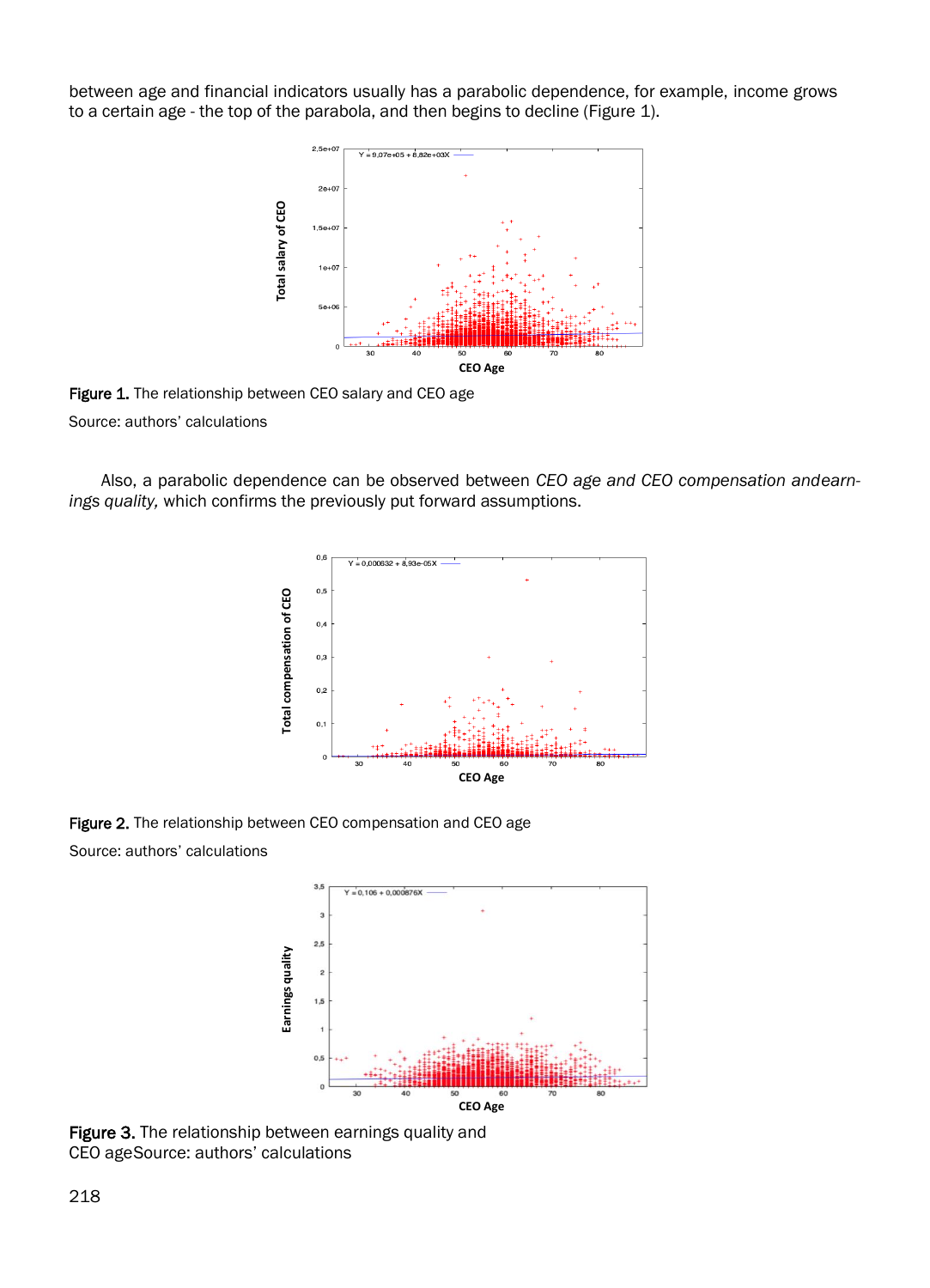The *tenure* variable of experience in the company does not need to be squared, becausegraphical analysis did not show the presence of parabolic dependence.



Figure 4. The relationship between earnings quality and CEO Tenure

Source: authors' calculations

Further econometric tests will allow us to evaluate the significance of influence and obtain correct and high-quality models, on the basis of which we will draw conclusions from this article. Allthe relationships described above between indicators will be considered when building regression models.

## 5.2 Results of regression models

For further econometric analysis we were able to identify that the model with fixed effects is the best way to evaluate (based on the tests performed). We will further build two blocks of modelsin order to choose which method is best suited and perform the subsequent analysis on the basis of the selected model. We will consider the first block of models, considering the relative values of financial indicators - for this we will divide all monetary indicators into *Total assets,* and the second one – using *logarithm* of monetary absolute values. Moreover, as we have already mentioned, in the model we alternately include a variable *Age* either in the familiar format or modulate it in a square (the explanation is described earlier in the article). All of these intermediate regression models and results are presented in the Appendix (table 1). We alternately excluded insignificant variables, included various specifications of CEO characteristics in the model to understand which model is the best in this study. After comparing the different blocks of initial models, we conclude that the use of relative indicators (division of absolute values into total assets) improves the mod- el. To test our second hypothesis *(H2: Strength of relationship between earnings quality and CEO characteristics is more significant in developed countries that in emerging markets) we build dif- ferent* samples for each of the regions. We leave the set of variables fixed for all models, and see how the coefficients change with variables of interest (table 5).

Based on the results presented in Table 6, we can find the hypothesis H3 to be partially confirmed: some variables are significant for some markets, but not for others. In addition, there is a different type of relationship (positive and negative) for variables in different markets (developed and developing). After comparing the models for each region, it was revealed that CEO characteris- tics influence financial results in America and Europe. In particular, the variables of *gender, age, CEO compensation, tenure* as well as the variables of *CEO founder and CEO Duality* turned out to be significant. If we look at developed and emerging markets within one country (Asia, for exam- ple), then our hypothesis cannot be confirmed, since there are no significant differences between Asian developed and emerging markets. In models there is only 1 significant variable - this is the age of the CEO. This fact can be explained by the fact that in Asian countries, respect and honor forolder people is much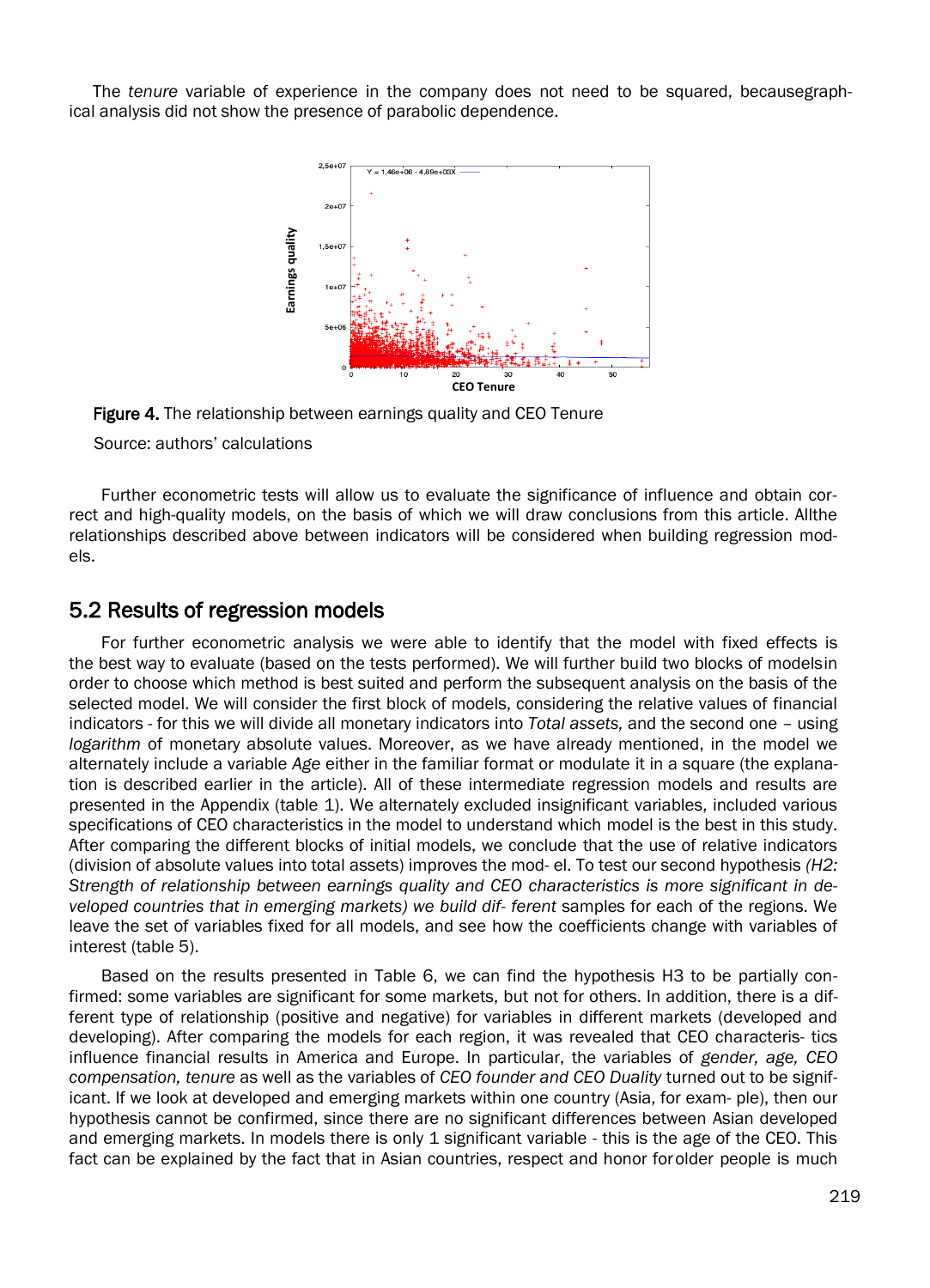greater than in other countries. The problem of attitudes towards the elderly in Asian countries is very strictly discussed in the government, there are various laws that oblige the younger generation to take care of older people with respect and reverence, which undoubtedlyincreases confidence in older people.

| <b>Fixed effects</b>                       |               |                             |                            |               |  |  |  |
|--------------------------------------------|---------------|-----------------------------|----------------------------|---------------|--|--|--|
| Dependent variable - EQ (earnings quality) |               |                             |                            |               |  |  |  |
|                                            | America       | Asia (developed<br>markets) | Asia (emerging<br>markets) | Europe        |  |  |  |
| const                                      | $-0.34107**$  | 0.00655                     | $-0.13468$                 | $-0.05883$    |  |  |  |
|                                            | 0.13655       | 0.07241                     | 0.09898                    | 0.06228       |  |  |  |
| <b>CEO</b> tenure                          | 0.00015       | $-0.00020$                  | $-0.00007$                 | $-0.00039*$   |  |  |  |
|                                            | 0.00062       | 0.00028                     | 0.00013                    | 0.00021       |  |  |  |
| CEO founder                                | $-0.08189***$ | 0.00734                     | 0.00267                    | $-0.00059$    |  |  |  |
|                                            | 0.01842       | 0.00754                     | 0.00314                    | 0.00370       |  |  |  |
| <b>CEO Duality</b>                         | $-0.00013$    | $-0.00065$                  | $-0.00198$                 | $-0.00837***$ |  |  |  |
|                                            | 0.00803       | 0.00524                     | 0.00203                    | 0.00307       |  |  |  |
| CEO Age                                    | $-0,00356$    | 0,00369                     | 0,00407                    | 0,00121       |  |  |  |
|                                            | 0.00478       | 0.00236                     | 0.00318                    | 0.00184       |  |  |  |
| Market<br>Capitalization                   | $0.01867***$  | 0.00419                     | 0.00008                    | $0.00721***$  |  |  |  |
|                                            | 0.00265       | 0.00353                     | 0.00084                    | 0.00184       |  |  |  |
| Gender                                     | $0.0330*$     | $-0.00262$                  | $-0.00941$                 | $-0.00635$    |  |  |  |
|                                            | 0.0177        | 0.00342                     | 0.00537                    | 0.00100       |  |  |  |
| CEO Age <sup>2</sup>                       | 0.00002       | $-0.00004*$                 | $-0.00003*$                | $-0.00001$    |  |  |  |
|                                            | 0.00004       | 0.00002                     | 0.00003                    | 0.00001       |  |  |  |
| <b>CEO Compensation</b>                    | $0.00229***$  | $-0.01240$                  | 0.00115                    | $-0.00673***$ |  |  |  |
|                                            | 0.00293       | 0,01158                     | 0.00189                    | 0.00160       |  |  |  |
| R <sup>2</sup>                             | 0,077         | 0.035                       | 0.017                      | 0.033         |  |  |  |

Source: authors' calculations

However, our third hypothesis regarding the difference in the impact of CEO characteristics on earnings quality can be confirmed by the example of the USA and Asia (emerging markets). Since the United States is considered to be a developed market, we decided to compare models 1 and 3 from Table 9. For the USA market, the quality of a lot of CEO indicators (founder, gender and com- pensation) has an impact on earnings quality (despite of Asian emerging market). If the CEO is the founder of the company, then the quality of the financial statements is reduced, which can be ex- plained by the fact that the founder of the company knows the entire history of the company and the stages of its development, clearly understands the strategy and mission, therefore he evalu- ates correctly what can be hidden or under- or overvalued in the statements, and on the contrary,to focus the attention of shareholders and investors, therefore, the quality of finance may de- crease. Gender and compensation show the positive correlation with quality of financial reporting. Moreover, the quality of the econometric model as a whole for the developed market (USA) in our study is higher than for the emerging market (Asia),  $R^2$  is lower for Asia. Working in American mar- kets and trying to determine earnings quality, you should pay attention to such characteristics as gender, founder and compensation. Further we test the first block of hypotheses, based on the constructed model for the whole sample. We compose evaluate our regression again and sequen- tially exclude all insignificant variables (table 6).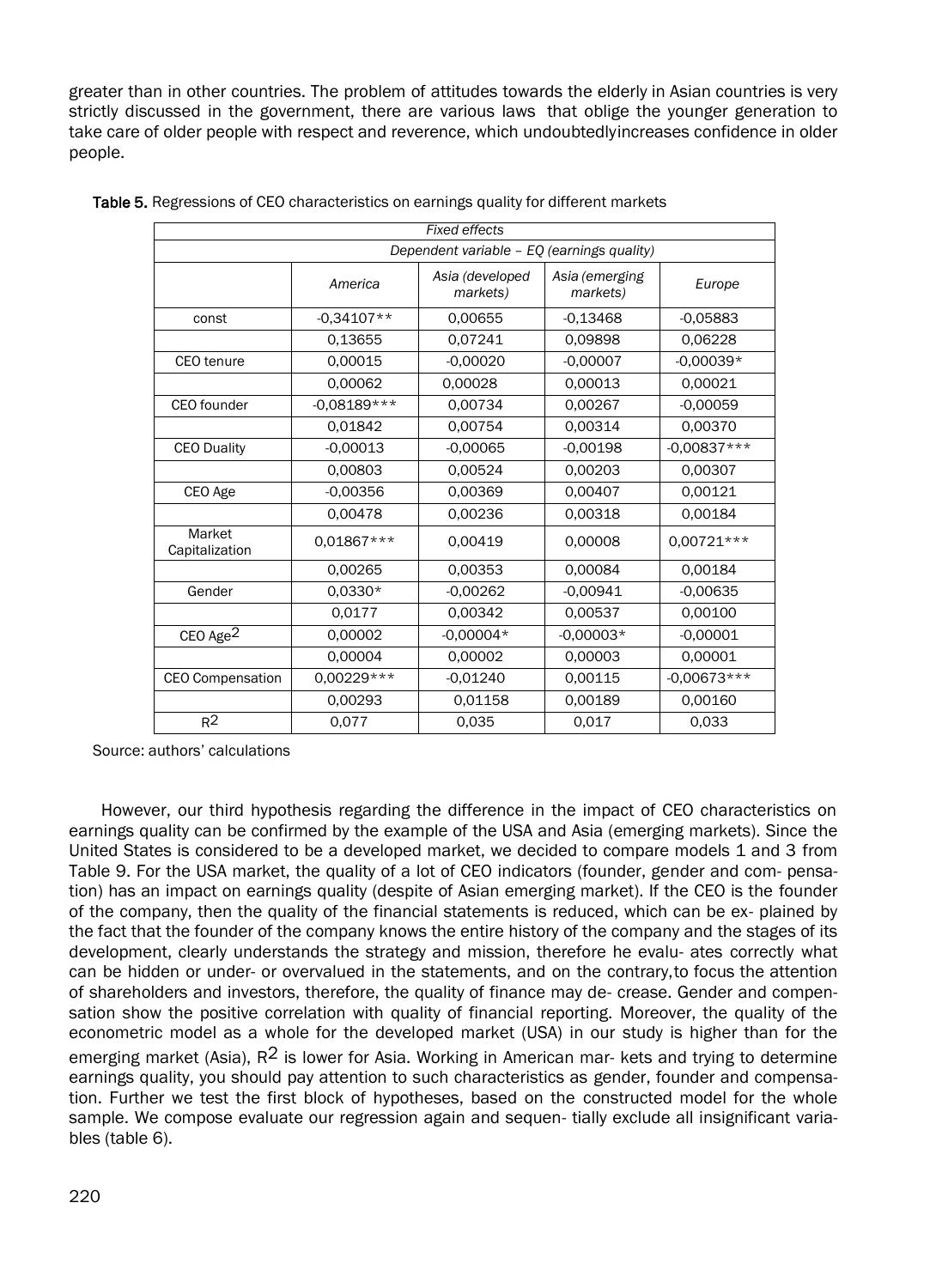Table 6. Regressions of CEO characteristics on earnings quality

| <b>Fixed effects</b>                       |              |  |  |  |
|--------------------------------------------|--------------|--|--|--|
| Dependent variable - EQ (earnings quality) |              |  |  |  |
| const                                      | $-0.1114$    |  |  |  |
|                                            | 0.1009       |  |  |  |
| <b>CEO Tenure</b>                          | $-0,0009**$  |  |  |  |
|                                            | 0.0004       |  |  |  |
| CEO founder                                | $-0.0709***$ |  |  |  |
|                                            | 0.0111       |  |  |  |
| CEO Age                                    | $0.0068*$    |  |  |  |
|                                            | 0.0035       |  |  |  |
| Market capitalization                      | $-0.0132***$ |  |  |  |
|                                            | 0.0018       |  |  |  |
| <b>CEO Total Compensation</b>              | $-2,0150***$ |  |  |  |
|                                            | 0.1963       |  |  |  |
| $R^2$                                      | 0.0693       |  |  |  |

Source: authors' calculations

*H1.1: Earnings quality is lower in a company in which CEO is a man than in those firms where CEO is a woman.*

Hypothesis is partially rejected, that partially contradict conclusions of Hoang, Tuyen Thanh, et al (2019).

In many regression models, the *gender* is significant, but the type of impact (positive/ nega- tive) on the earnings quality is not constant. Probably, the influence of gender on earnings quality is a very subjective concept, so in the study we have inconsistent and heterogeneous results. In the majority of the constructed models, the variable gender has a positive effect. These results can be obtained on the basis of the uneven distribution of the sample.

*H1.2: The older the CEO, the higher earnings quality.*

The hypothesis is partially confirmed that consistent with the findings of Malmendier, Ulrike, et al. (2011).

Age affects earnings quality. However, in some models there is a negative correlation between these variables, which is explained by the fact that there is a parabolic relationship between age and earnings quality, therefore, before some certain point there is a direct relationship betweenage and quality of financial reporting, and after this period the reverse. Many researchers concludethat with increasing age, a person becomes less confident and less risky, so the quality of financial statements will be higher since CEO will be more afraid of checks and controls, which partially cor- relates with the results obtained in the research.

Since in the study we used both the *CEO personal parameters* and *CEO power*. Two of the above hypotheses suggest that not all personality indicators affect earnings quality (or reflect an inverse relationship with respect to our assumptions and hypotheses of the study). Next, we will go on to describe the results of the *CEO power*:

*H1.3: With the increase in tenure of CEO in a particular company, the quality of financial report- ing decrease.*

The hypothesis is confirmed. In our model, built for the whole sample, there is a negative relationship between the considered indicators. The inverse relationship can be explained by the fact that the longer the CEO is in the company, the more confident he/she becomes, he/she knows the en- tire history of the company, the current financial situation, understands how to manage it in favor of his companies, including deteriorating earnings quality.

*H1.7: If the CEO is the founder of the company, then the quality of financial reporting increase.*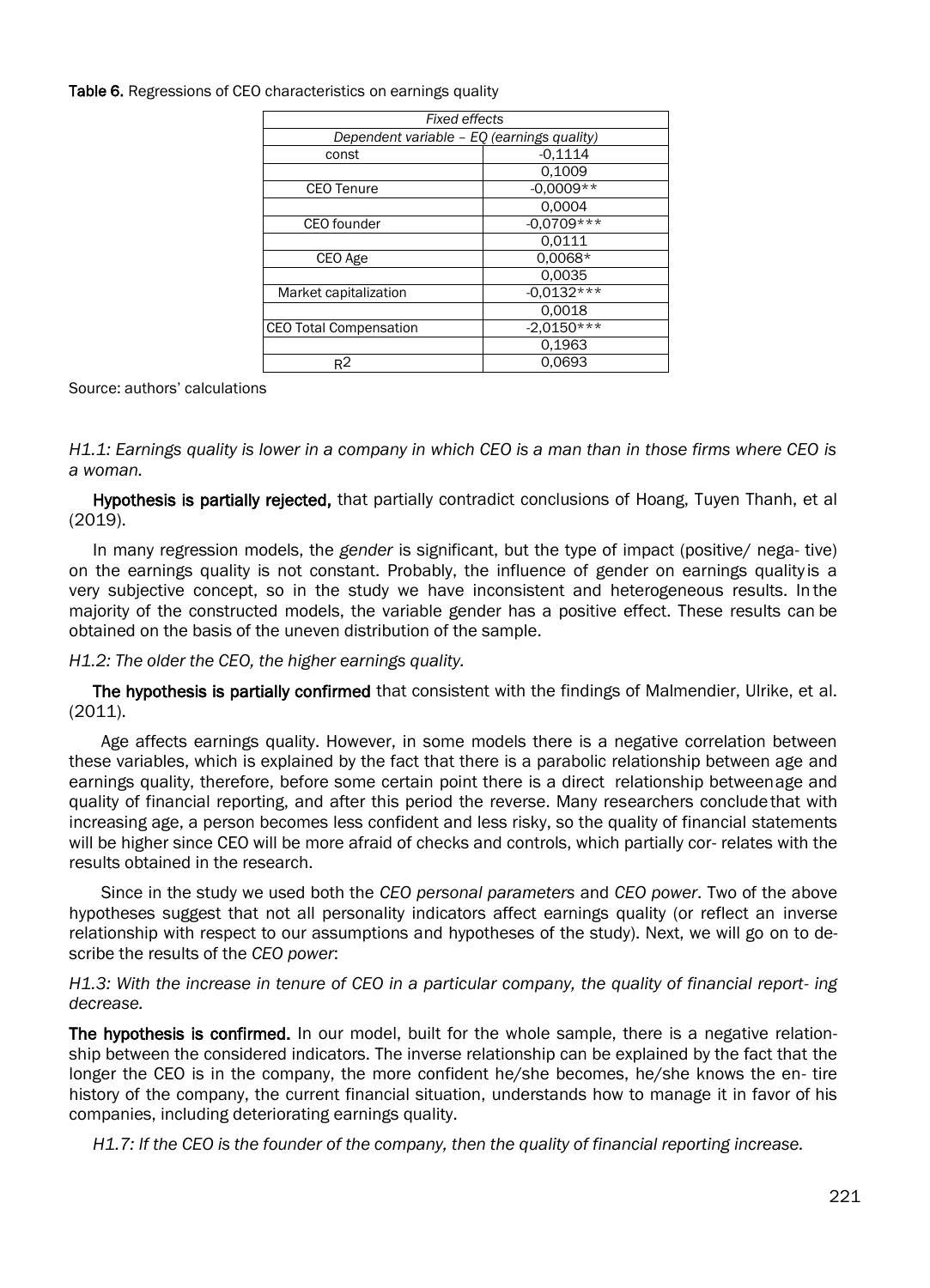The hypothesis is rejected. The studies obtained as a result of the study can be explained by the fact that if the CEO is the founder of the company, then he knows all the pitfalls and under- stands how best to present the financial statements to shareholders and investors, about which it is worth hiding financial information, so the earnings quality can decrease.

*H1.4: If CEO has a duality in management, then earnings quality decreases.*

The hypothesis is confirmed. The regression throughout the sample shows a positive relationship between dualism in management and financial results. If CEO plays a dual role, he feels influential and, therefore, has more freedom of choice for decision-making (Adams et al, 2005; Wei et al, 2012). Duality of the CEO has a statistically significant negative effect on management produc- tivity (Hsu, Lin, Chen, Huang (2019)).

*H1.5: There is a positive correlation between CEO compensation and quality of financial reporting in the company.*

The hypothesis is rejected that contradict conclusions of He (2015) and Kohlbeck, Luo (2019) We used to assume that if the CEO has high compensation, then, as a rule, he showed brilliant regression models showed the inverse effect of compensation on qualities. Perhaps this can be explained by the fact that if the CEO receives high compensation, he becomes more confident inhis managerial actions, believes that he has authority among other managers and shareholders, therefore he/she will try to show higher financial results of the company than it is deed, thereby reducing the quality of the information provided on financial reporting.

*H1.6: The effect of salary on the earning quality is higher than the effect of compensation on this quality.*

The hypothesis is partially confirmed. In some of our intermediate models *CEO total salary* and *compensation* affect the quality of financial results in different ways. However, if we analyze the absolute values of these indicators, we conclude that the effect of salary on the earning quality is higher than the effect of compensation on this quality. This factor can be explained by the fact that wages are regular payments, and compensation is not regular. Compensation is paid to the CEO either as a bonus or as a reward for achieving specific goals and strategies of the company. In conclusion, the results obtained during the construction of econometric models correspond to pre- vious researches and our expectations and assumptions. However, some results associated with the hypotheses *H1.5 and H1.7* are unexpected, but we tried to describe and explain this research result.

# **CONCLUSION**

In this study, we analyze the relationship between the characteristics of CEOs and the quality of financial statements. The main goal of this article is to determine the relationship between earn- ings quality and both CEO personality and CEO power. The main results of this paper indicate that managerial characteristics and earnings quality have a very important impact on the company's activity and future development. In this paper, we combine several methods for finding earnings quality. In addition, in this study we include a series of CEO power characteristics that have not previously actively been researched by scientists (*CEO duality, Founder, CEO industry experience*, *CEO industry experience*, *CEO promoted from within*, *Number Board positions CEO Holds*, *CFO, Number of titles CEO*, *number* of times the *CEO has changed*, *CEO holds in %*).

The main indicators of the CEO characteristics that affect the quality of earnings in this re- search are both CEO personality and CEO power (gender, founder, age, tenure, compensation and salary). These indicators reflect CEO ability to hard working, enthusiasm, inspiration, amazing abili- ties and so on. The main results of this research is that some variables are significant for some markets, but not for others. In addition, there is a different type of relationship (positive and nega- tive) for variables in different markets (developed and developing). After comparing the models for each region, it was revealed that CEO characteristics influence financial results in America and Europe. In particular, the variables of *gender, age, CEO compensation, tenure* as well as the varia- bles of *CEO founder and*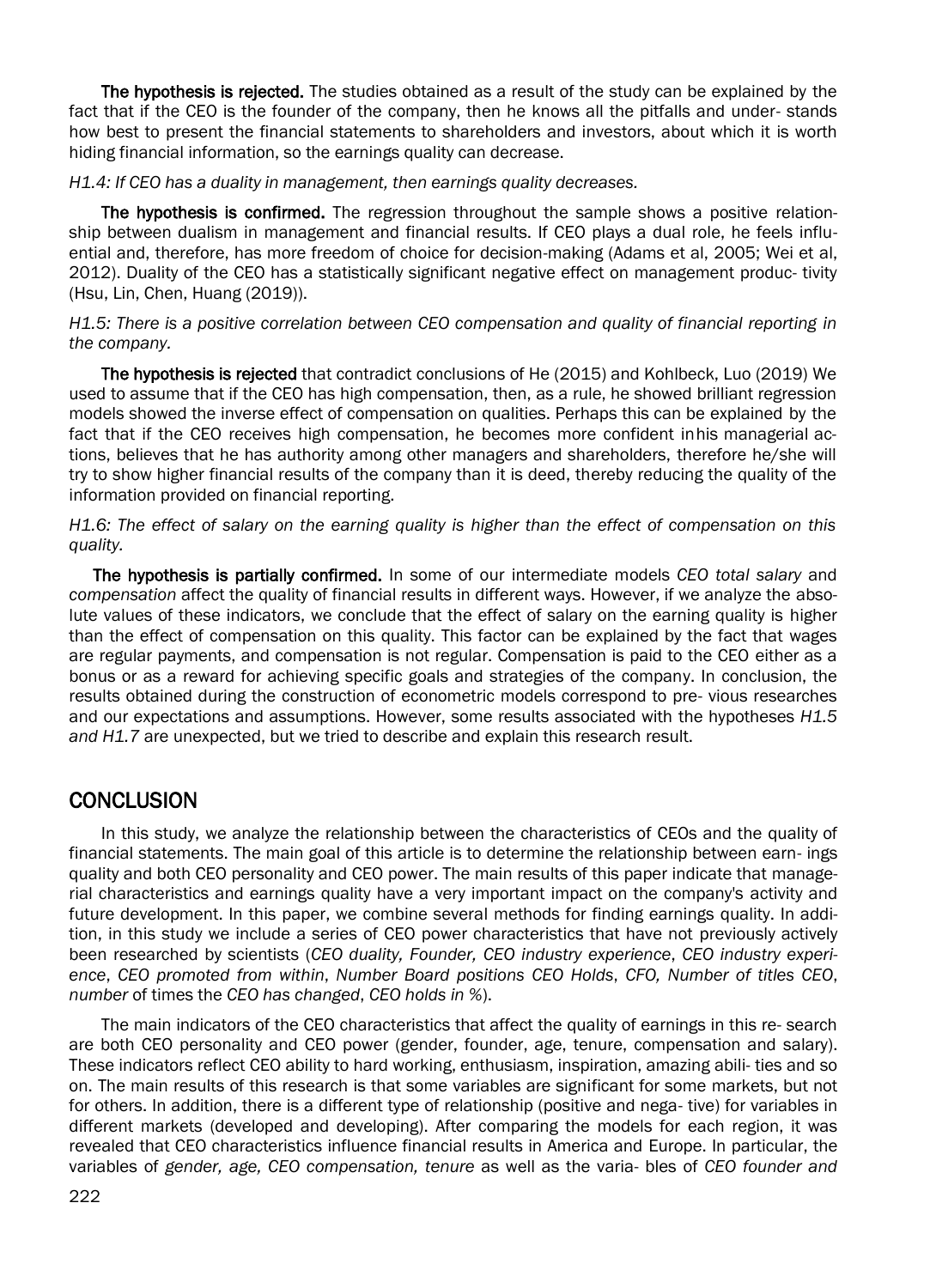*CEO Duality* turned out to be significant. There are no significant differ- ences between Asian developed and emerging markets. Asian countries pay attention to the age of director. Moreover, for the USA market, the quality of a lot of CEO indicators (founder, gender and compensation) has an impact on earnings quality (despite of Asian emerging market). If the CEO is the founder of the company, then the quality of the financial statements is reduced, that we ex- plained earlier. Gender and compensation show the positive correlation with quality of financial reporting. Moreover, the quality of the econometric model as a whole for the developed market (USA) in our study is higher than for the emerging market (Asia). Working in American markets and trying to determine earnings quality, you should pay attention to such characteristics as gender, founder and compensation. Finally, based on the constructed models for the USA and Asian mar- kets (emerging), we can conclude that strength of relationship between earnings quality and CEO characteristics is more significant in developed countries that in emerging markets.

We understand that there are still many areas for methodological improvements and deep analysis. An ideal study would be to expand the sample, since the data on CEO characteristics are often closed or need to be collected manually to get a large sample. We contribute to solving this problem by analyzing different markets (USA, Asia and Europe) and concentrating on the differ- ences in the impact of the CEO characteristics on earnings quality for different sectors of the econ- omy. In addition to academic significance, this paper can also be useful in the professional and practical area.

### REFERENCES

- Baker, T.A., Lopez, T.J., Reitenga, A.L., Ruch, G.W. (2019), "The influence of CEO and CFO power on accruals and real EM", Review of *Quantitative Finance* and *Accounting*, Vol. 52, No. 1, pp. 325- 345.
- Basu, S. (1997), "The conservatism principle and the asymmetric timeliness of earnings", *Journal of Accounting and Economics*, Vol. 24, No. 1, pp. 3-37.
- Collins, D., Kothari, S., Shanken, J., Sloan, R. (1994), "Lack of Timeliness versus Noise as Explanations for Low Contemporaneous Return-Earnings Association", *Journal of Accounting and Economics*, Vol. 18, No. 3, pp. 289-324.
- Cutillas Gomariz, M.F., Sánchez Ballesta, J.P. (2014), "Financial reporting quality, debt maturity and investment efficiency", *Journal of Banking and* Finance, Vol. 40, No. 1, pp. 494-506.
- Dechow, P., Dichev, I. (2002), "The Quality of Accruals and Earnings: The Role of Accrual Estima- tion Errors", *The Accounting Review*, Vol. 77, pp. 35-59.
- Dechow, P., Ge, W., Schrand, C. (2010). Understanding earnings quality: a review of the proxies, their determinants and their consequences, *Journal of Accounting and Economics*, Vol. 50,No. 2–3, pp. 344-401.
- Dechow, P., Sloan, R., Sweeney, A. (1995), "Detecting Earnings Management", *The Accounting Review*, Vol. 70, No. 2, pp. 193-225.
- Deshmukh, S., Goel, A.M.,Howe, K.M. (2013), "CEO overconfidence and dividend policy'', *Journalof Financial Intermediation*, Vol. 22, pp. 440-463.

Francis, J., Huang, A. H., Rajgopal, S., Zang, A. Y. (2008), "CEO reputation and earnings quality. *Contemporary Accounting Research*, Vol. 25, No. 1, pp. 109-147.

- García-Meca, E., García-Sánchez, I.-M. (2018), "Does managerial ability influence the quality of financial reporting?", *European Management Journal*, Vol. 36, No. 4, pp. 544-557.
- Han, S., Nanda, V., Silveri, S. (2016), "CEO Power and Firm Performance under Pressure", *Financial Management*, Vol. 45, No. 2, pp. 369-400..
- Harakeh, M., Walid, E., Matar, G. (2019), "Female Directors, Earnings Management, and CEO In- centive Compensation: UK Evidence", *International Business and Finance*, Vol. 50, No. 1, pp. 153- 170,
- Hirshleifer, D., Low, A., Teoh, S.H. (2012), "Are overconfident CEOs better innovators?", *Journal of Finance*, Vol. 57, No. 4, pp. 1457-1498.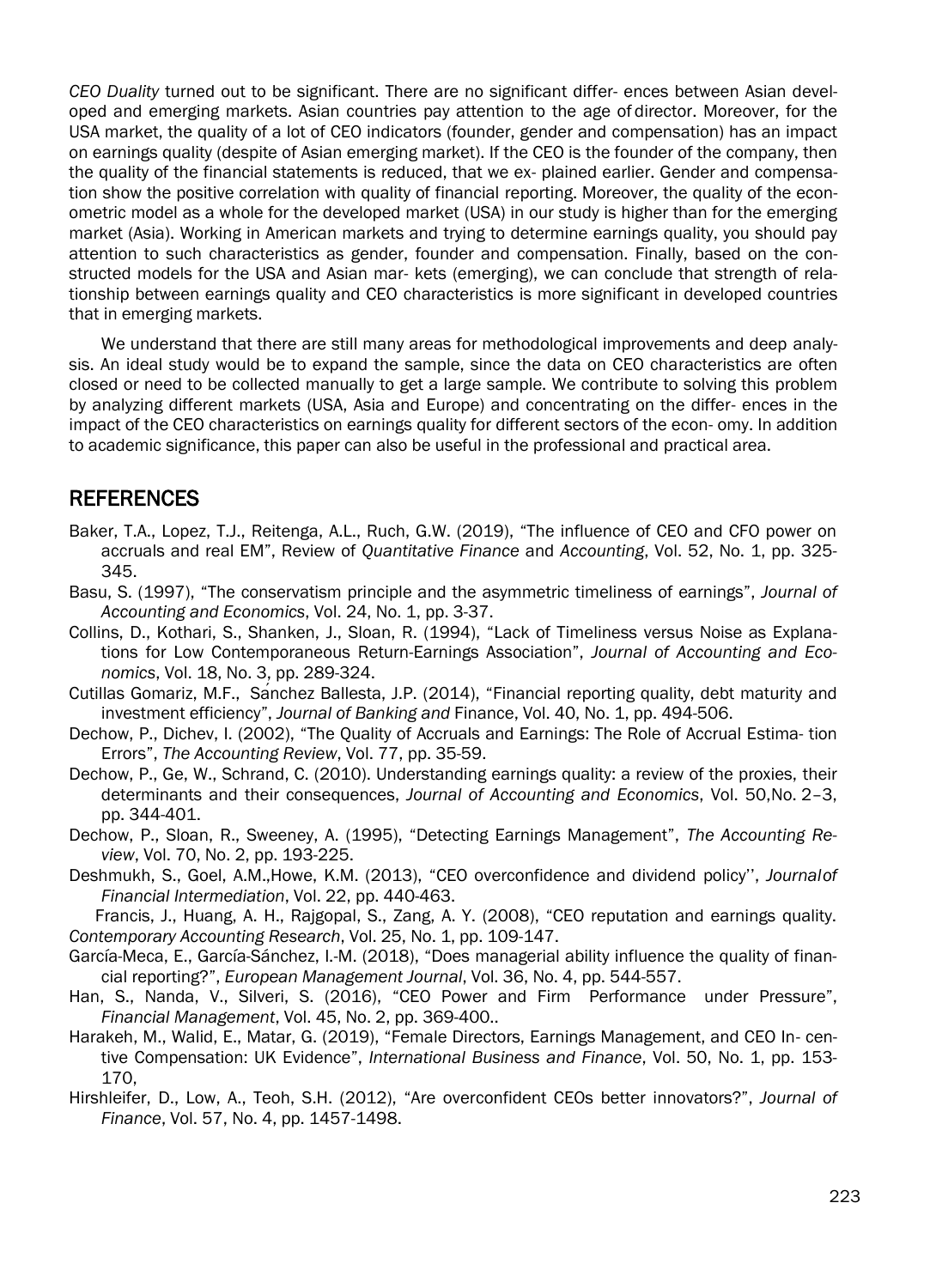- Hoang, T., Nguyen, C., Phung, T. (2019), "Do male ceos really run firms better than female counterparts? New evidence from Vietnam", *Hitotsubashi Journal of Economics*, Vol. 60, No. 2, pp. 121-140.
- Huang, J., Kisgen, D.J. (2013), "Gender and corporate finance: are male executives over- confident relative to female executives?", *Journal of Financial Economics*, Vol. 108, pp. 822-839.
- Jones, J. (1991), "Earnings Management During Import Relief Investigations", *Journal of Account- ing Research*, Vol. 29, No. 2, pp. 193-228.
- Kamarudin, K.A., Wan Ismail, W.A., Samsuddin, M.E. (2012), "The influence of CEO duality on the relationship between audit committee independence and earnings quality", *Procedia – Social and Behavioral Sciences*, Vol. 65, pp. 919-924.
- Kohlbeck, M., Luo, X. (2019), "Are CFO debt-like compensation incentives associated with financial Malmedier, U., Tate, G., Yan, J. (2011), "Overconfidence and Early-Life Experiences: The Effect of Managerial Traits on Corporate Financial Policies", *The Journal of Finance*, Vol. 66, No. 5, pp. 1687-1733.
- Malmendier, U., Tate, G. (2015), "Behavioral CEOs: The Role of Managerial Overconfidence",*The Journal of Economic Perspectives*, Vol. 29, No. 4, pp. 37-60.
- McNichols, M.F., Stubben, S.R. (2008), "Does earnings management affect firms' investment decisions?", *Accounting Review*, Vol. 83, No. 6, pp. 1571-1603.
- Nguyen, T. (2015), *CEO overconfidence effects on mergers and acquisitions*, Master's Thesis, Aal- to University.
- Ohlson, J. (2014), "Accruals: An overview China", *Journal of Accounting Research*, Vol. 7, No. 2,pp. 65-80.